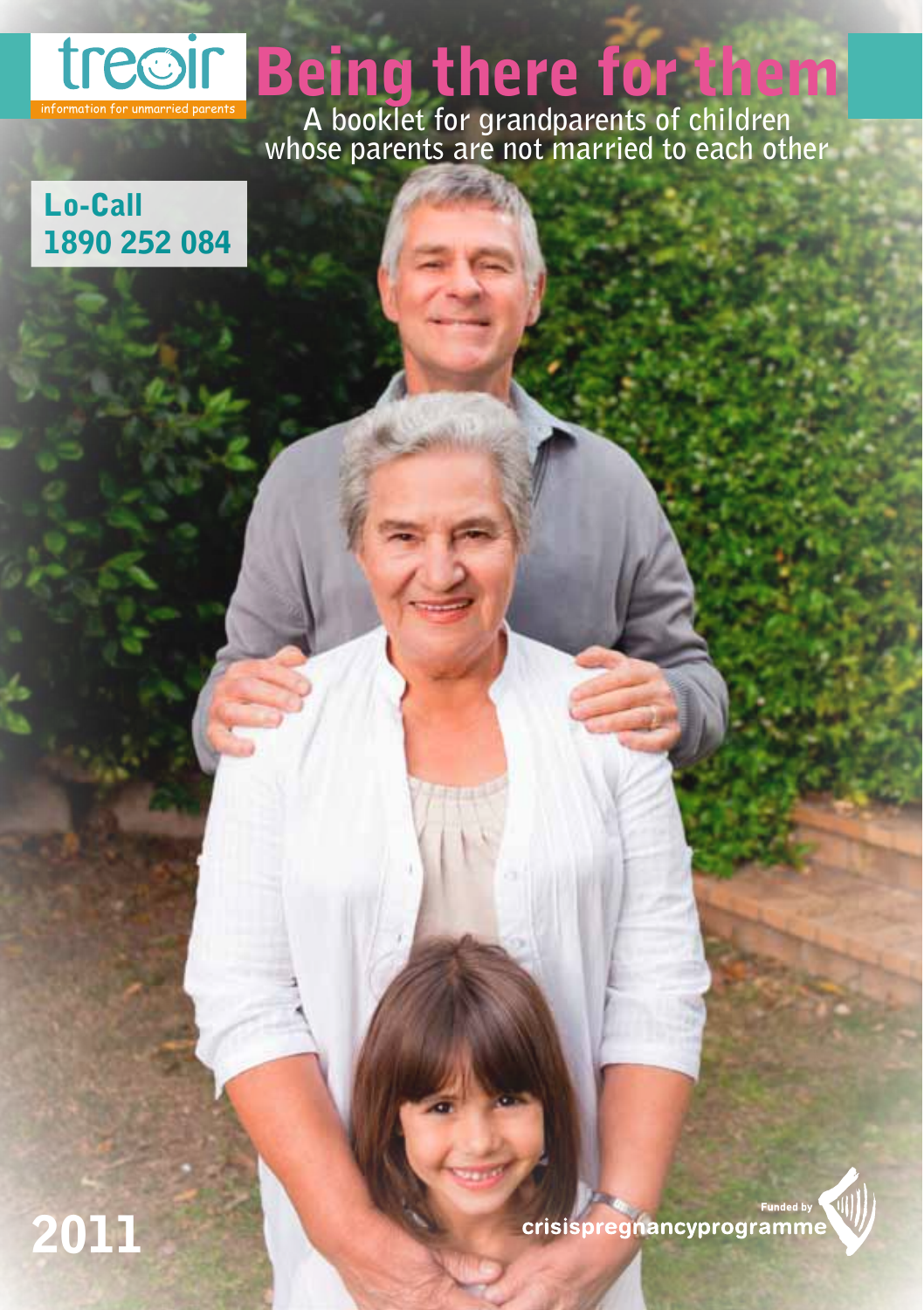

The HSE Crisis Pregnancy Programme implements a strategy to address the issue of crisis pregnancy in Ireland. For more information, visit www.crisispregnancy.ie.

The opinions/views outlined in this document are not necessarily the opinions/views of the HSE Crisis Pregnancy Programme.

The information in this pack is not to be considered medical or legal advice. Specific medical or legal advice should be obtained from a registered health or legal professional.

While every effort has been made to ensure that the information is accurate, no responsibility can be accepted by Treoir for any error or omission. The pack is a guide only.

All information was correct at time of going to print, September 2011.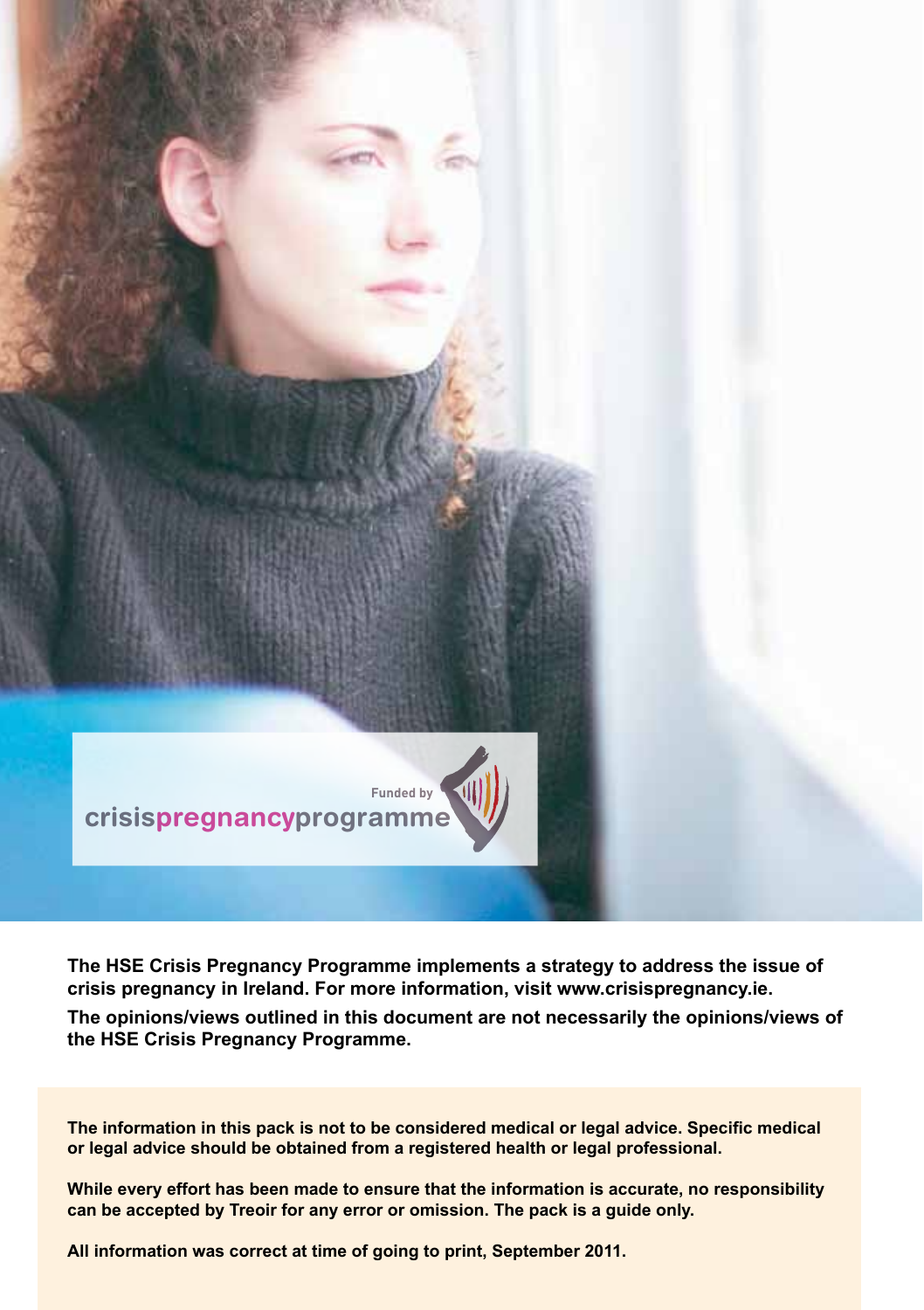# Contents

- **1 Being a Grandparent**
- **2 A word about children: their rights and needs**
- **3 Legal rights of unmarried parents**
- **4 Grandparents and their adult child's unexpected pregnancy**
- **5 Grandparents and informal and occasional child minding**
- **6 When your daughter and her baby live with you**
- **9 When your daughter or son is a teenager**
- **11 Grandparents providing full-time care for grandchildren**
- 13 Financial Supports
- 15 Legal Rights for grandparents rearing their grandchildren
- **16 Difficulty with staying in touch with your grandchild**
- **18 Concerns about the well-being and safety of your grandchild**
- **19 Useful contacts**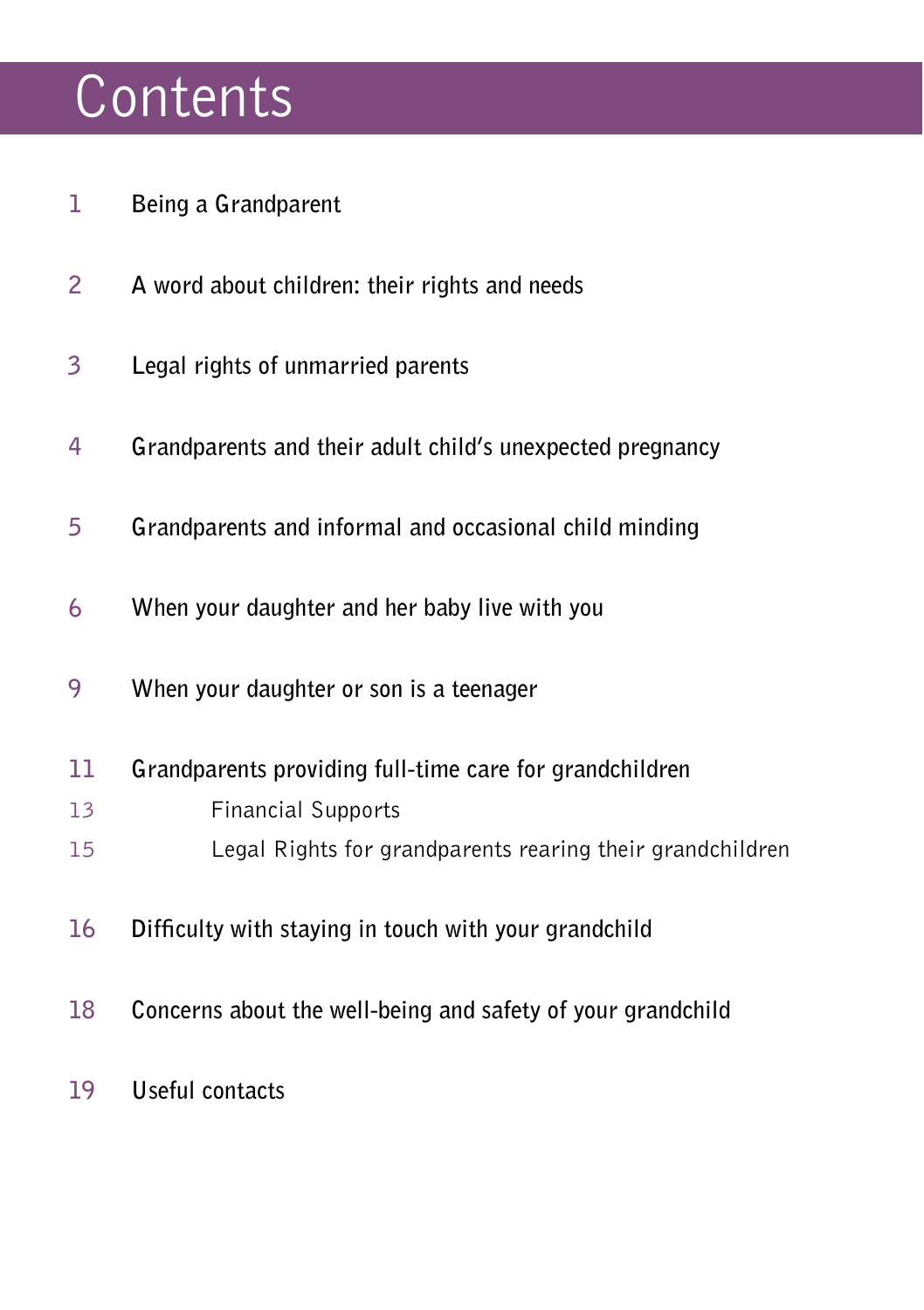

**Treoir is the Irish word for direction or guidance. We chose this word as a title for our organisation as we give clear and up-to-date information free of charge to parents who are not married to each other and those involved with them.**

#### **Treoir can give you information on:**

 Social Welfare entitlements Registering the birth of your baby Legal issues The importance of both parents in the lives of their children Grandparents' rights And lots more...

> **Treoir has information for parents who are not married to each other - whether living together or not.**



**Treoir** is a membership organisation which promotes the rights and welfare of unmarried parents and their children in Ireland.

### **Treoir**

National Information Service for parents who are not married to each other 14 Gandon House, Custom House Square IFSC, Dublin 1 **LoCall 1890 252084**  $F$ -mail: info@treoir.ie www.treoir.ie

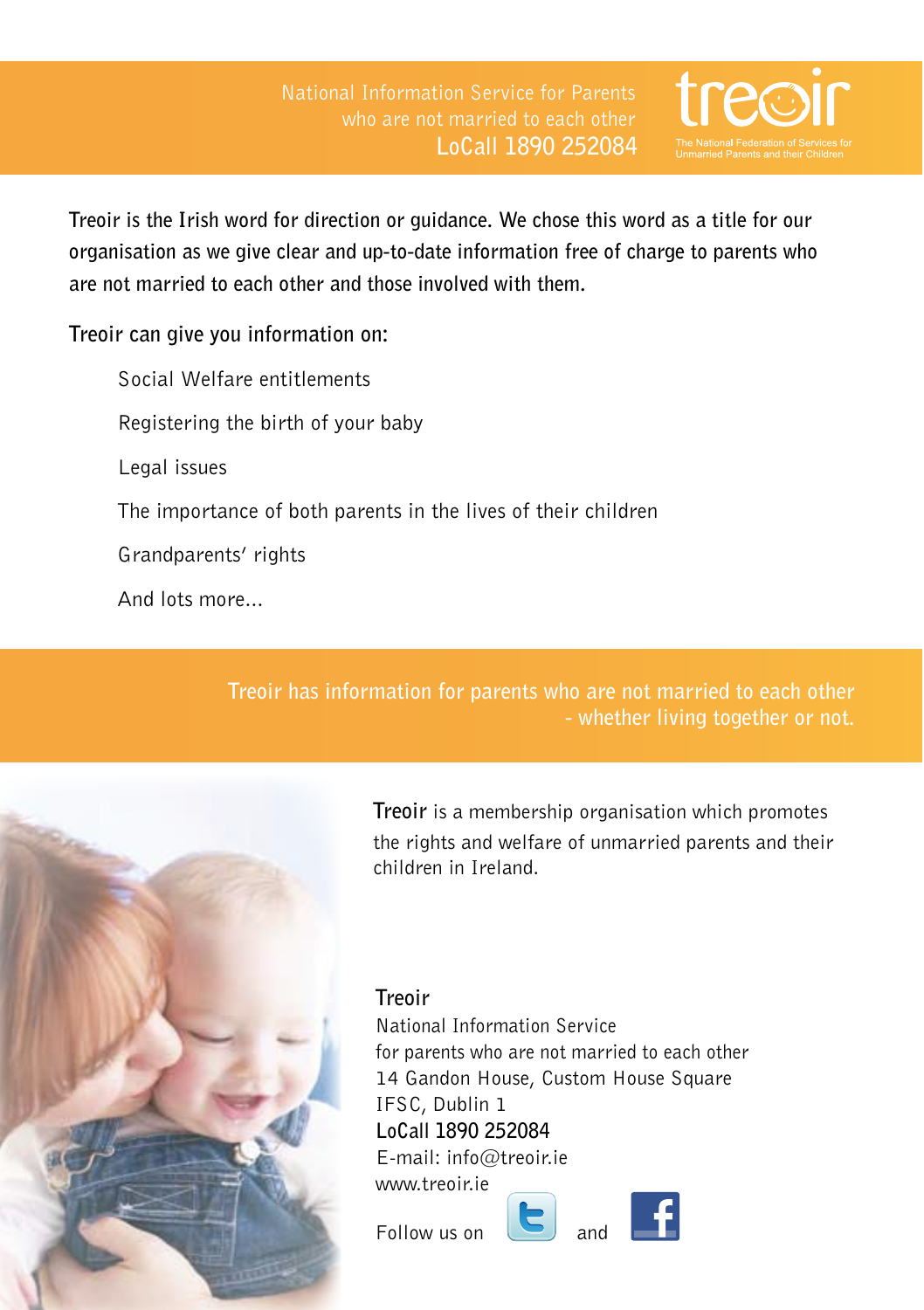# Being a Grandparent

Special relationships can exist between grandchildren and grandparents, which bring much joy and fulfilment to both. Grandparents can offer an informal yet very stable sense of security and many new parents would be lost without the support and advice of an experienced grandparent.

Grandparents can play a key role in family life. They have an important store of family history as well as local, historic and social knowledge, which help grandchildren know where they fit into the family and community. They can have a very positive influence on their grandchildren and can also be a stabilising force in the lives of their grandchildren.

Grandparents provide support for parents in a number of ways, including child care, financial and emotional support, as well as being a source of parenting advice. In a report from the Growing Up in Ireland study published in 2011, 89% of mothers were in regular contact with their own parents. 80% of grandparents babysat for their grandchildren and over half took their grandchild out. Nearly 40% had their grandchildren stay overnight. 72% of parents felt they got enough support from grandparents and friends, but there were 15% who did not get enough help or got no help at all. Parents of lone parents were the most supportive of all.

**This booklet is for all grandparents of children whose parents are not married to each other. However, it is particularly for grandparents who:**

- have their adult children and their grandchildren living with them.
- are grandparents of children whose parents are in their teens.
- are providing full-time care to their grandchildren. m.
- are grandparents who are not in touch with their grandchildren.  $\overline{\phantom{a}}$

In these situations some difficulties may arise. We hope therefore that in these cases this booklet will offer some support and be useful.

Whatever their role, whatever the circumstances, the most commonly used phrase by grandparents who were consulted in the preparation of this booklet was "being there for them". This reflects their wholehearted wish to do their best for their grandchildren and their adult children.

1. ESRI Research Bulletin 2011/1/4 Support from Grandparents to Families with Infants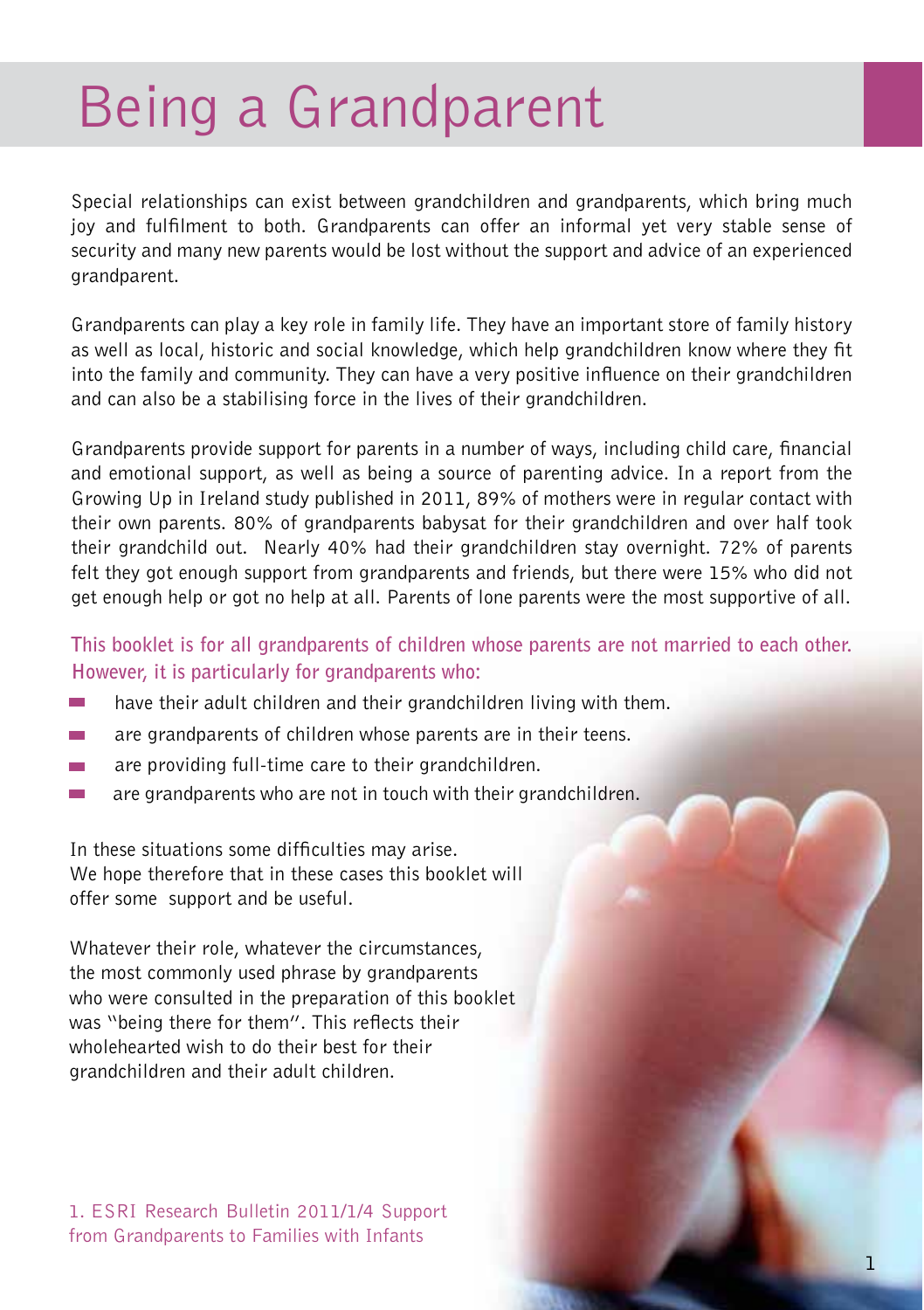## A word about children: their rights and needs



**What all children need from the adults in their lives - parents and grandparents - is to be cherished, loved unconditionally, respected, and, of course, to have fun. Their emotional and physical development depends on security and stability in their lives.** 

All children have two parents and ideally it is good for children to know who both their parents are. It is important for them to develop a strong sense of identity and family history - who they are and where they come from - which will help to ensure a real sense of belonging and place in the world. The U.N. Convention on the Rights of the Child (which Ireland has ratified) recognises this right of all children to preserve their identities.

If at all possible it is good for children to have a personal relationship and direct contact with both their parents. However, this option may not always be possible — for example if the father's unknown. It may also arise where there is violence or abuse in the family.

Try to be positive and supportive to the parents of your grandchild. Above all don't be negative about either parent to your grandchild. You are hurting your grandchild most of all by this. It is important that children have as positive an image as possible of both their parents. This helps your grandchild's self-esteem and sense of family identity.

*Family Links — steps and stages* (which is aimed at helping children to understand their family situation where their parents are not living together) is available from Treoir and may help you. See **www.treoir.ie** or phone **1890 252 084.**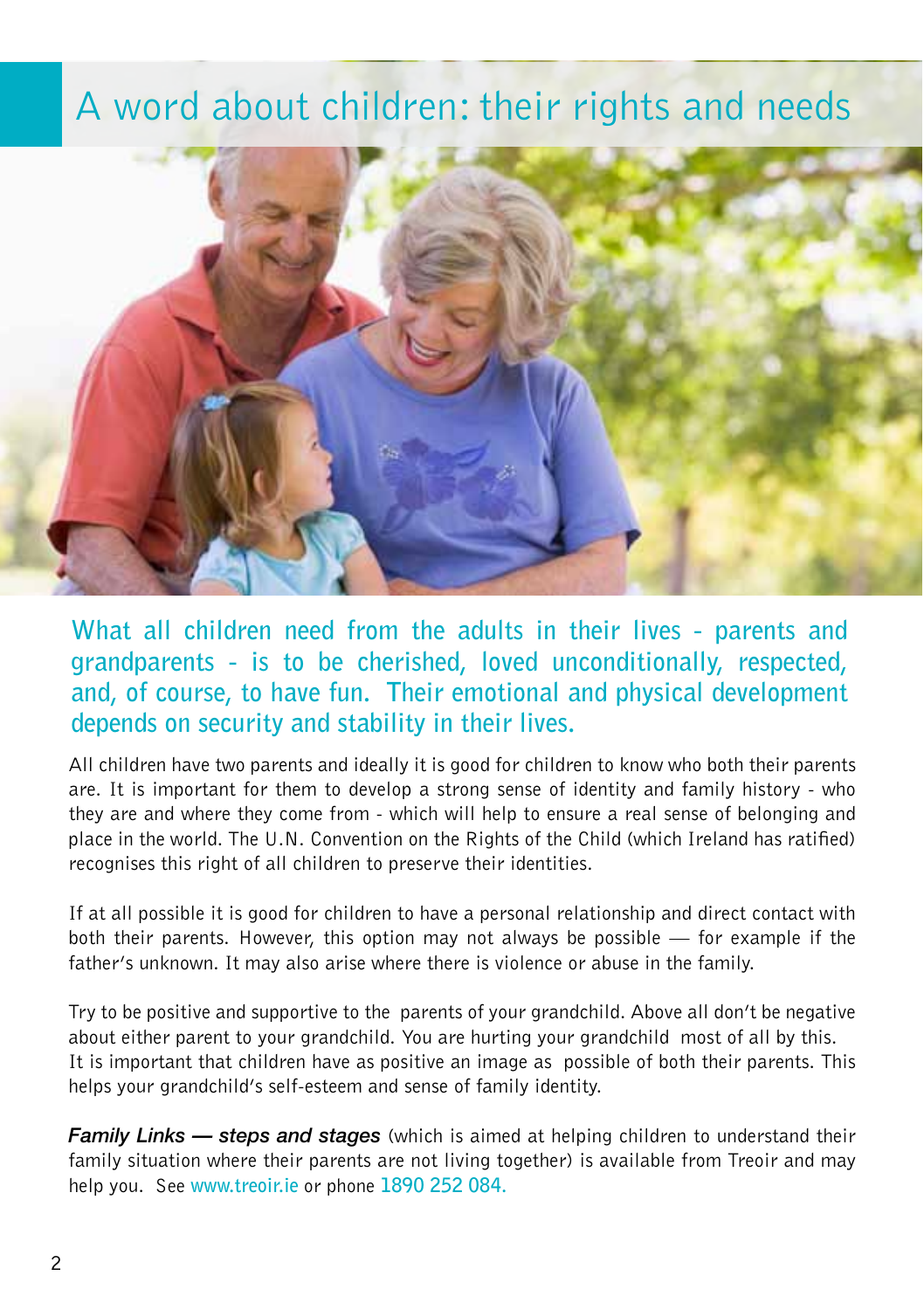# Legal rights of unmarried parents

## **Guardianship**

Guardianship is the collection of rights and duties which a parent has in respect of her/his child. It includes the right to maintain and properly care for the child. It also includes the right to make decisions about a child's religious and secular education, health requirements, passport applications and other matters affecting the welfare of the child.

When a baby is born to a woman who is not married to the baby's father she automatically has sole guardianship and sole custody of her child even if she is under 18.

A father who is not married to the child's mother is not automatically a guardian of his child. He must take action to become a guardian. The father can become a joint guardian with the mother if she agrees to this by both of them signing Statutory Instrument S.I. No 5 of 1998. This form is available from Treoir. If the mother does not agree, the father can apply to the local district court to become a guardian. **A father does not get any legal guardianship rights from his name being on his child's birth certificate.**

## **Access/ Custody**

Access is having contact with a child if the child is not living with the parent. Custody is having the physical day-to-day care of a child.

A father can apply for access, custody or joint custody to the local district court if he is being denied access or custody.

## **Maintenance**

Maintenance is the legal right of a child to be financially maintained by both parents. A mother can apply to the local district court for maintenance from the father if the parents cannot agree it between themselves.

## **Other Issues**

There are other issues which may arise including birth registration, establishing paternity, passports etc. For more information see **www.treoir.ie** or call **LoCall 1890 252 084** to talk to an information officer. However, before going to court it can be useful for the parents to try mediation or collaborative law as an alternative to going to court.

## **Mediation**

Mediation is where a third party helps parents reach an agreement. It encourages parents to co-operate with each other in working out arrangements concerning their children. Any written agreement made can be made a rule of court.

**The Family Mediation Service: 01-6344320, www.fsa.ie Mediators Institute of Ireland: 01-2847121, www.themii.ie**

## **Collaborative Law**

Collaborative law is where parents work with specially trained lawyers, receive legal advice and guidance, and together with the lawyers, discuss and resolve issues through face-to-face meetings. All decisions are made by the parents. Any written agreement made can be made a rule of court.

**Association of Collaborative Practitioners: www.acp.ie**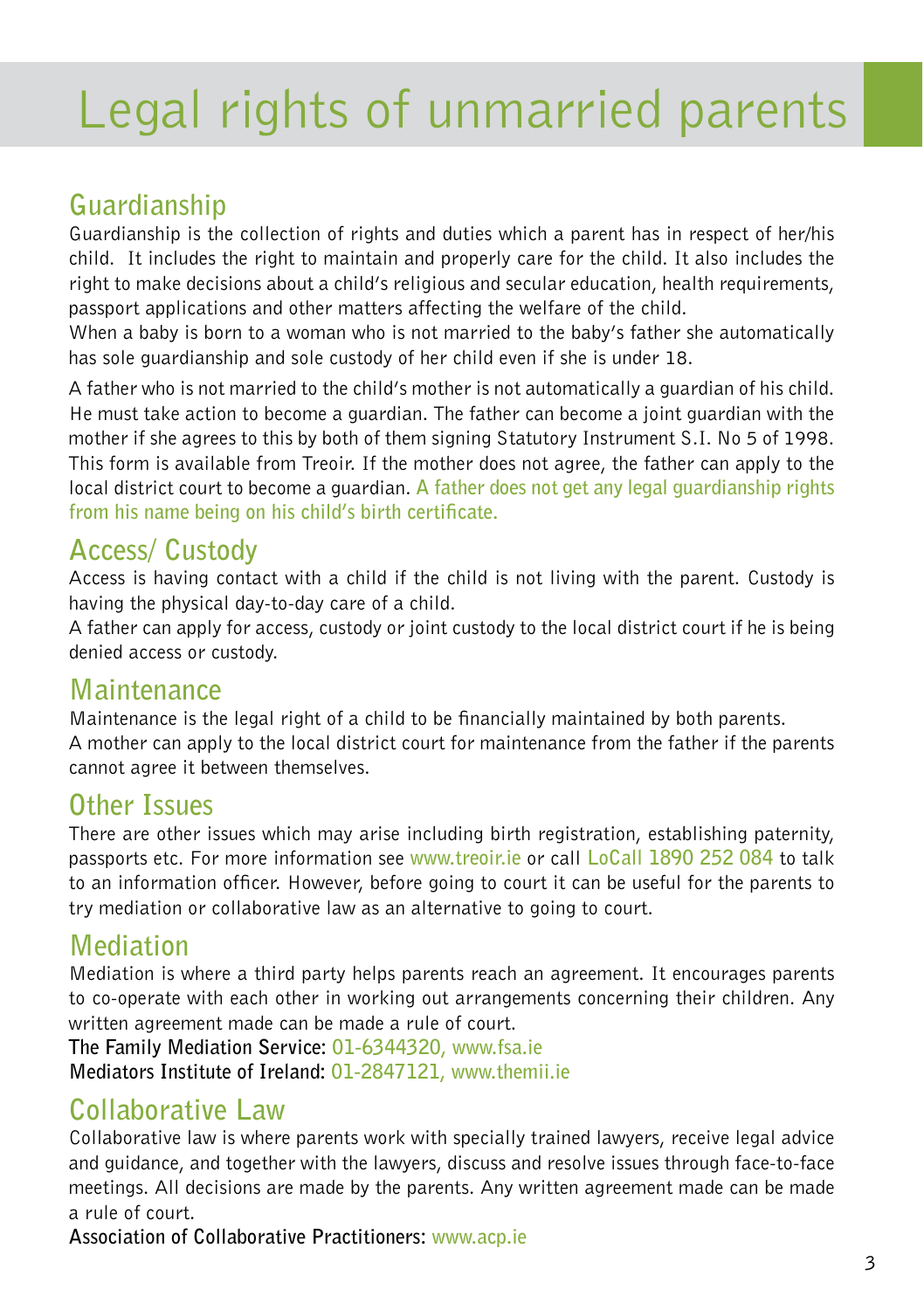## Grandparents and their adult child's unexpected pregnancy

An unexpected pregnancy can initially be a shock causing much confusion and concern for all. Undoubtedly there are particular concerns for you if your daughter or son's partner is pregnant. You may be anxious about the education or future of your daughter or son and/or his partner. You might be disappointed and have fears that their life chances will be reduced.

It is important to let your daughter/son arrive at her/his own decision regarding the pregnancy. Encourage them to attend one of the free pregnancy counselling services (see page 19). These services also offer free, non-judgemental advice, support and counselling to grandparents.

## **Think about:**

- How best to support your daughter/son in their decision-making without actually making decisions for them.
- Being available to your daughter/son if they want to discuss their choices and the implications of these choices.
- Contacting one of the services listed at the back of this booklet if your daughter/son makes a decision you have difficulty with and you feel you need support and counselling.
- Encouraging your daughter to access early medical care and both of them to get information on legal rights for unmarried parents and what benefits they might be entitled to.
	- What you are prepared to offer and what you are not prepared to do once the baby is born. This does not mean you are not being supportive. Make this clear to your daughter/son so they know what to expect.



**Remember you are not alone in this situation**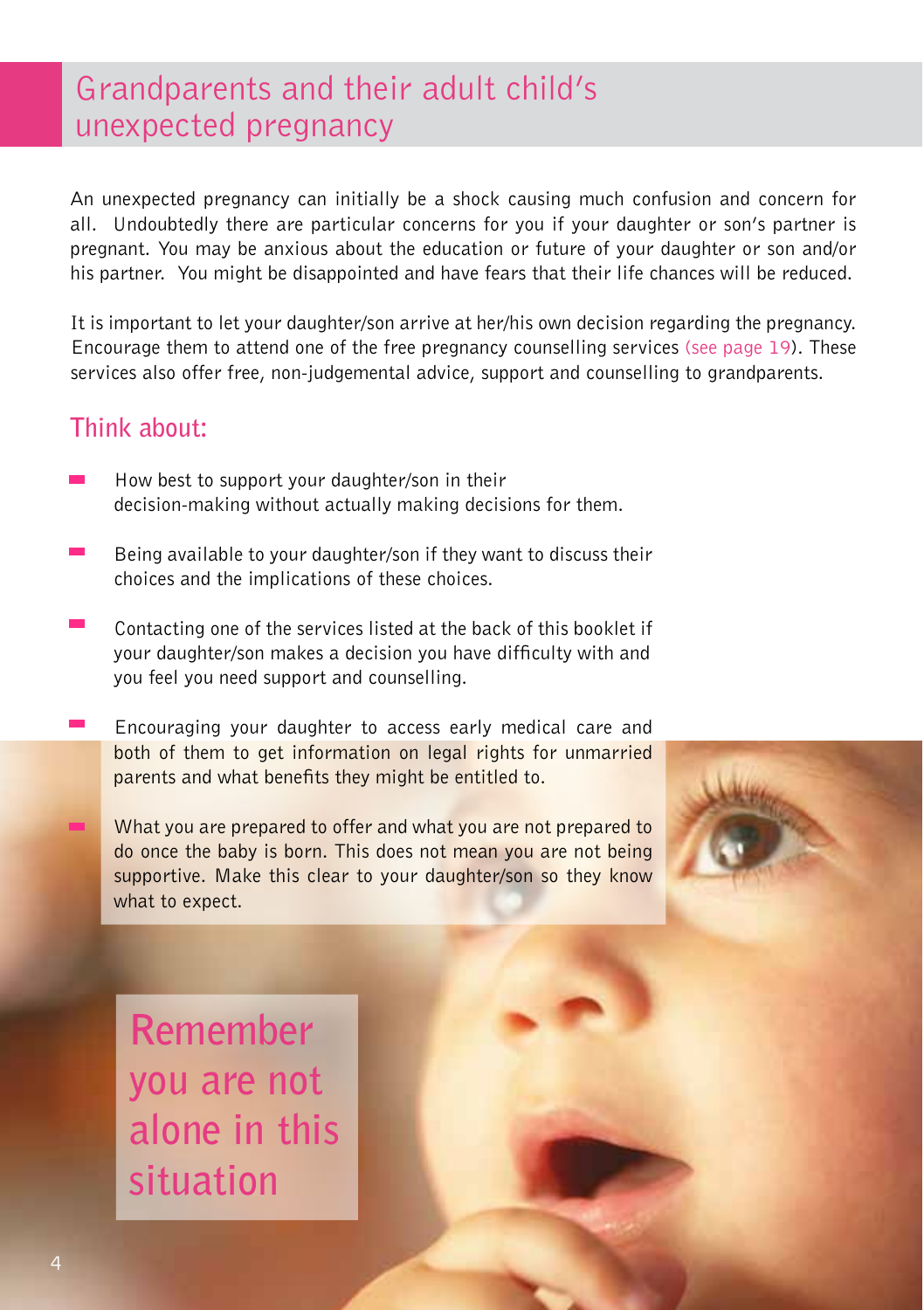## Grandparents and informal and occasional child-minding

For many grandparents their involvement with their grandchildren is a natural extension of their family life, looking after them in an informal way, offering to 'mind' grandchildren on a regular or occasional basis and generally helping out the parents. For grandparents there is the joy of having their grandchildren knowing that at the end of the day they can be handed back to mammy or daddy.

This informal arrangement provides grandparents and grandchildren with the opportunity of getting to know each other and developing a close relationship which is good all round. Knowing that grandparents are there for them strengthens their family links and sense of belonging.

Some grandparents give generously of their time and money. Others become over-involved with caregiving to the detriment of their own quality of life and health. There is also a danger that your adult child may assume that they can drop off the children with granny at any time, forgetting that granny may have other arrangements made. Be clear about how much time you would like to spend with your grandchildren and talk to your son or daughter about this so they know what to expect.

Where the relationship between parents breaks down, grandparents can play a very important role. They can offer great support by way of emotional support and advice, childcare, financial assistance and housing.

It can happen where there is no longer a relationship between parents, that one of the parents, usually the father, can feel left out, isolated or unsure about his particular role and responsibilities to his child. If there are difficulties between the two families, as a grandparent, do try to welcome, or at least tolerate, whatever relationship develops between the other parent, her/his extended family and your grandchild. Time spent building a bridge of communication between families is truly in the best interest of your grandchild and all the families involved.

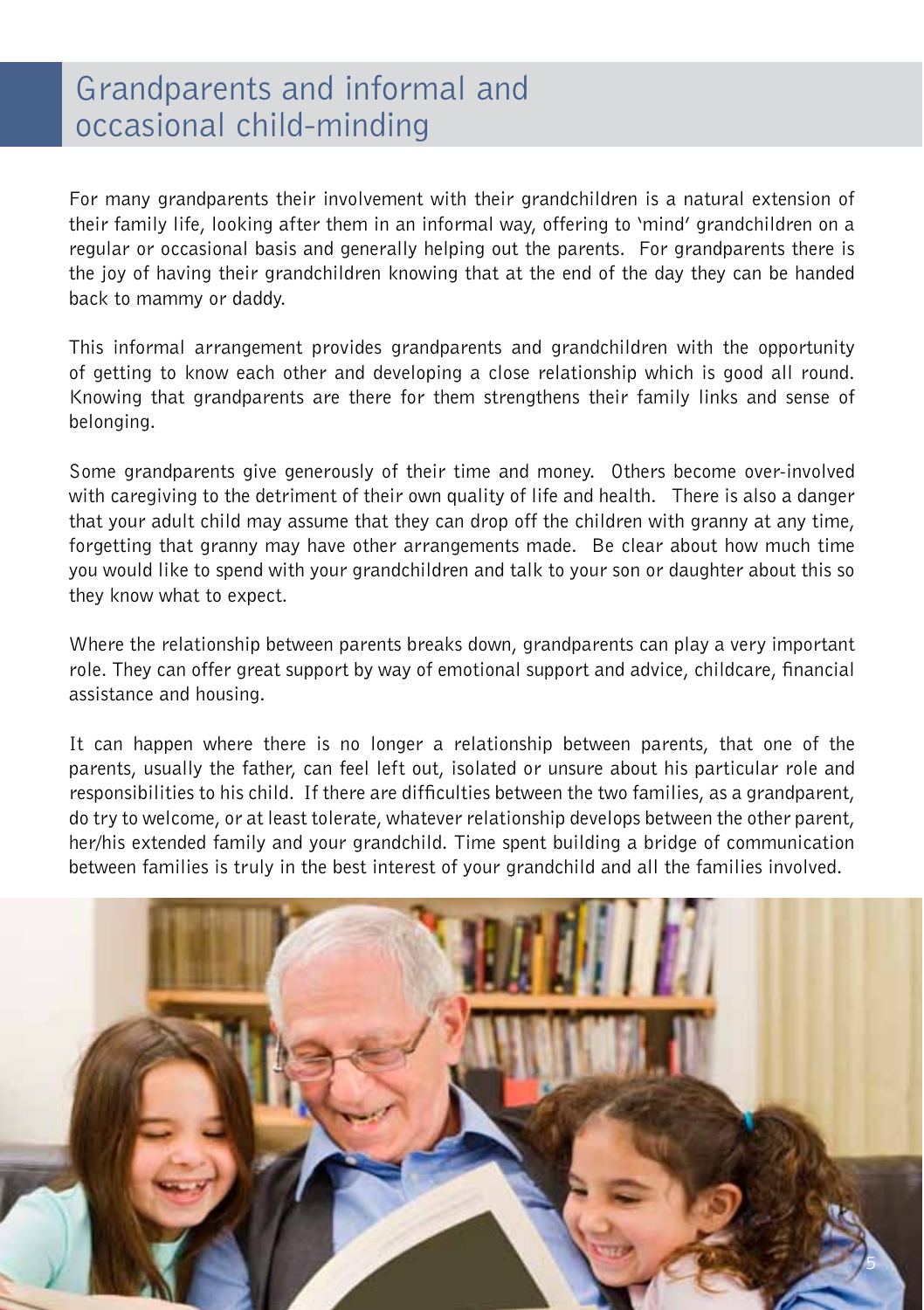## When your daughter and her baby live with you



This can be a big transition - having children in the house again while juggling existing commitments and managing life generally. While it is a commitment, it can be a very happy and fulfilling experience for all concerned – the children, the parents and the grandparents. As a grandparent you can be a real source of advice and help to the new parent.

It can be a very fine balance between supporting your daughter and taking over rearing your grandchild. Be aware that your daughter is the person with the main and legal responsibility for her child in the household.

Where a few generations are living in the same household it can be challenging. Sometimes it can be difficult to balance the demands of middle adulthood (work, relationships, parenting and leisure) and a new grandchild in the house. Your house can become very crowded, your other children may feel left out or jealous and money can be in short supply. It can be very difficult keeping all the balls in the air at the same time - you are likely to drop one or two occasionally!

It is important that parents, grandparents and other family members speak to, and treat each other, with respect. You may not always get on, but you can still be civil for the sake of the children. Everyone involved should be prepared to put the welfare of the child first and be ready to compromise. Try to avoid arguing with, or criticising, family members in front of the children. It can be very upsetting for them.

While your daughter may really appreciate your help and support you may find yourself having problems with each other from time to time. Maybe this isn't new but sharing your home with your 'child' and her child can make things worse. You might not have sorted out who is mammy in the house and your daughter may feel you are interfering. Your daughter might assume you are available for endless baby sitting. If you find yourself in this situation where there is a lot of tension or conflict between you, try to find a good time to talk together about how you are feeling and what your limits are. It is important that you both listen to each other and to each other's point of view. Be honest when talking to each other and try to think up new ways of sorting out the problems.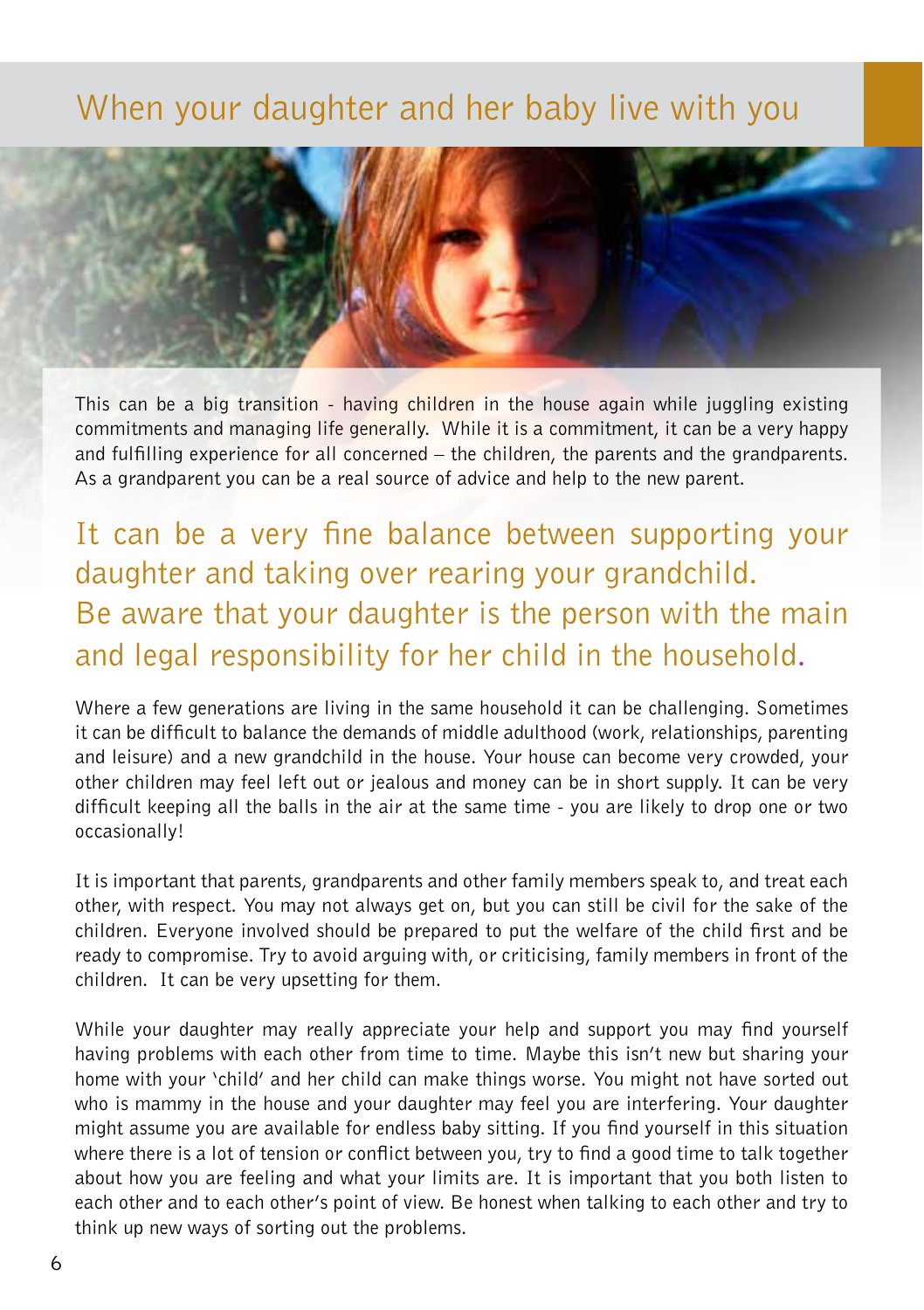If things are so bad that you cannot sit down with your daughter it may be worth thinking about bringing in a neutral person to help you work through the difficulties. Contacting a mediation service might help (see page 3).

### **Them and us**

It's great when both sets of grandparents can get on but in some situations this doesn't happen. Lack of trust and fear contribute to a "them and us" situation. It can be especially difficult if you feel the other parent and her/his family are "not suitable". Try to find some common ground – after all you are all grandparents of the same child – and you all will continue to be over her/his lifetime. Remember that your grandchild is the most important person in all of this.

## **Helpful hints:**

- $\blacksquare$  Think about what you want in your life and make sure you have time to do these things.
- Enjoy your own interests. You will then  $\overline{\phantom{0}}$ be more relaxed and a "fun giver" grandparent. This can be a huge support to your daughter and grandchild.
- Don't assume that just because your daughter is living with you that you have to take over the minding of the baby.
- You are not at the beck and call of your daughter.
- Think about what you are prepared to **COL** offer in terms of time, child-minding and indirect financial support (e.g. food, heat etc). Be realistic about how much time you can devote to caring for your grandchild and make this clear and agree it with your daughter.
- **Negotiate your hours and payment for** child care, if necessary.
- If you feel you are being taken for granted and left "holding the baby" for too long, remind your daughter that she is the parent and therefore the one with the main responsibility for the child.
- Grandparents and parents can have different ideas around discipline or routine issues like mealtimes, bedtimes or budgeting. Talk through these issues openly and be open to some give and take.
- Keep an eye on your other children and do your best to give them the attention they need.
- Keep alive your relationship with your own partner and the other adult relationships in your life.
- Be prepared for when your daughter  $\sim$ decides to move out of the family home with your grandchild. While it might bring some relief you may also miss her and your grandchild. Just remember that it is important for her to have her own life, separate from yours.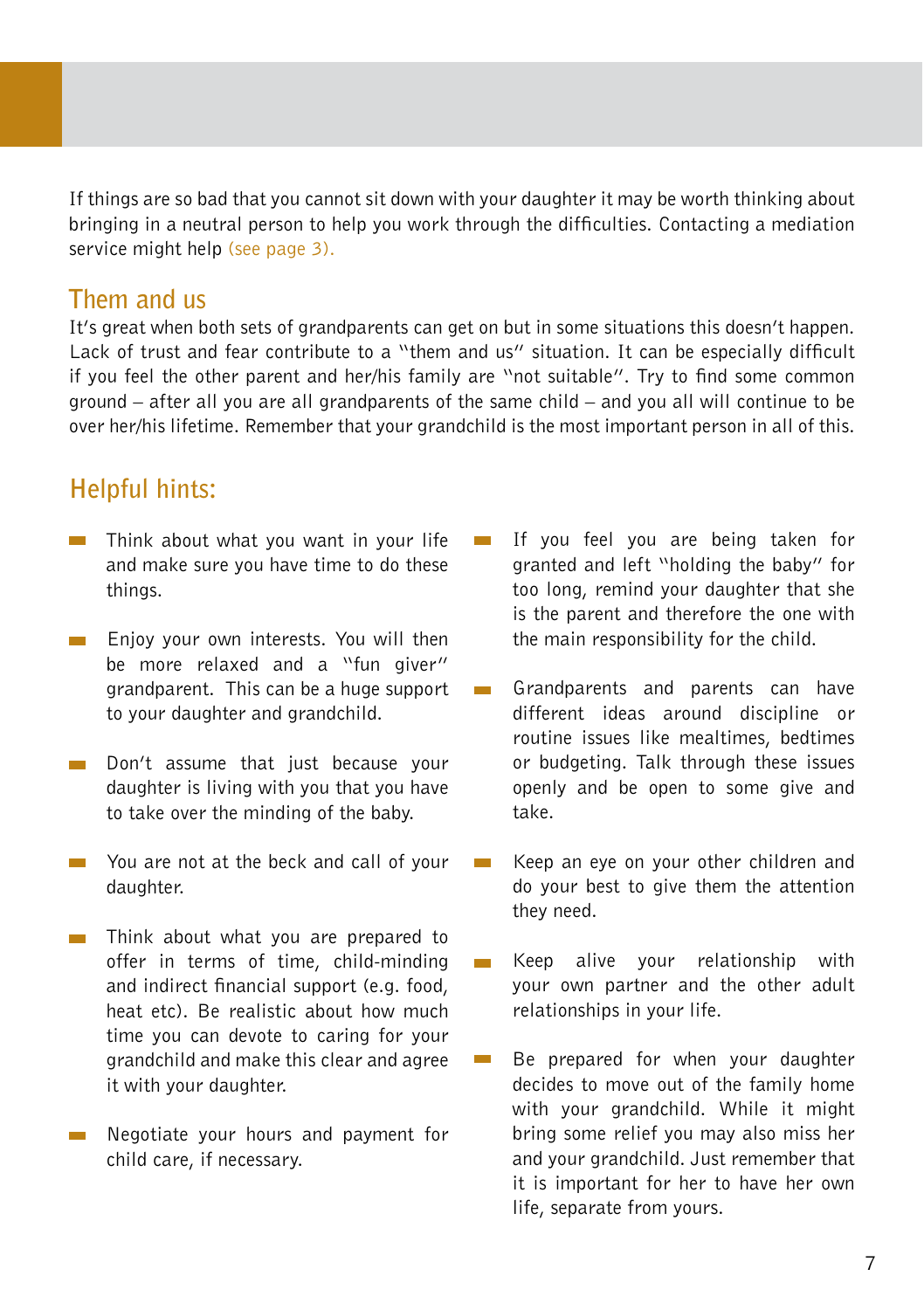### **On the other hand:**

- Sometimes grandparents and parents end up competing with each other for the child's affection. Try not to do this.
- Grandparents can often make it difficult for their grandchildren to have a relationship with their fathers. Remember that both parents are important to children. Don't make it any harder for the dad than it may already be.
- Don't be overwhelmed with worries about being a grandparent. If you need help don't be afraid to ask for it. It can be very helpful to seek support and advice. Contact one of the agencies listed at the back of this booklet.

**Remember how special and important you are to your grandchild, bringing much joy to his/her life.**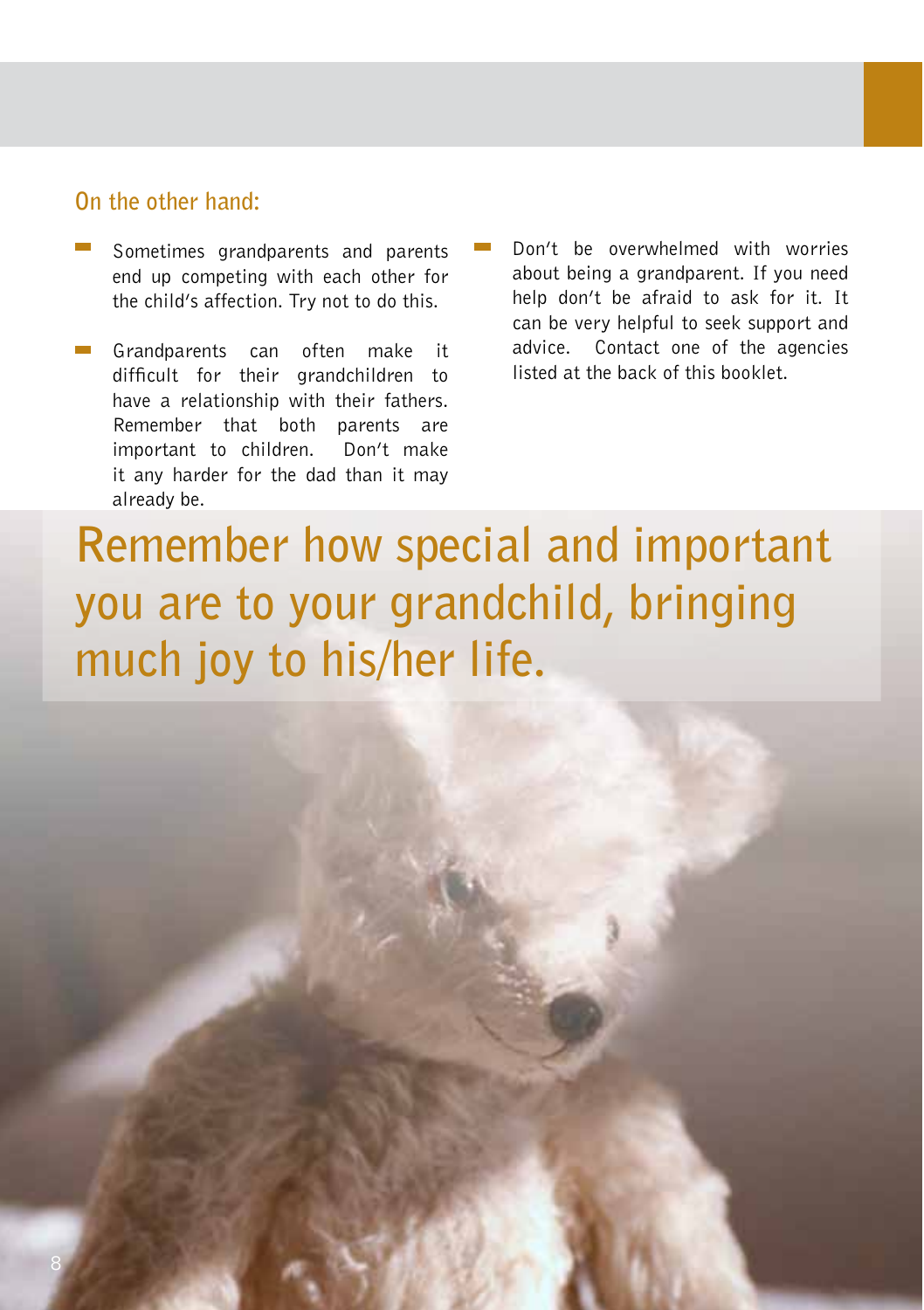## When your daughter or son is a teenager



You may have many mixed emotions when hearing of your teenage daughter's pregnancy or your teenage son becomes an expectant father. You may be shocked, disappointed and unsure where to turn. You may feel angry at becoming a grandparent before you are ready. You might find yourself blaming your teenager, her/his friends, the baby's other parent and her/ his family as well as yourself.

You may fear that the pregnancy will deprive your daughter or son of the normal teen years and limit her/his choices for the future. You may worry about how s/he will cope as a young mother/father, about her/his ability to complete her/his education and have a career. You may worry if your daughter/son is not in a relationship – how will s/he cope as a single parent?

While teenage pregnancy can place significant stress and pressure on individual relationships and the wider family, the birth of a baby can also improve relations between young mothers and their parents. It can bring you closer together.

## **Young parents**

Young parents can still feel the stigma of being a teenage parent. When grandmothers attend appointments, professionals often tend to address them, rather than the young parents. If this is happening try to direct the conversation to the young mother. Young fathers particularly feel excluded in hospitals and in other services and are often not invited to be part of the pregnancy. It can be very difficult for the young father at this time, as he has no rights in respect of his child when he is not married to the mother, though he can apply for these rights after his child is born (see page 3).

Many young parents see the pregnancy and birth as a predominantly positive event. Young mothers tend not to see their pregnancies as a disaster that is likely to ruin their young lives. In fact many young parents see it as an opportunity. On the other hand teenage mothers may be less aware of the stress that their pregnancies and the birth of their babies have on the family and especially the grandparents. If you feel that you need a hand in this situation, check if there is a Teen Parents Support Programme in your area (see page 20) or you could contact a Pregnancy Counselling Service (see page 19)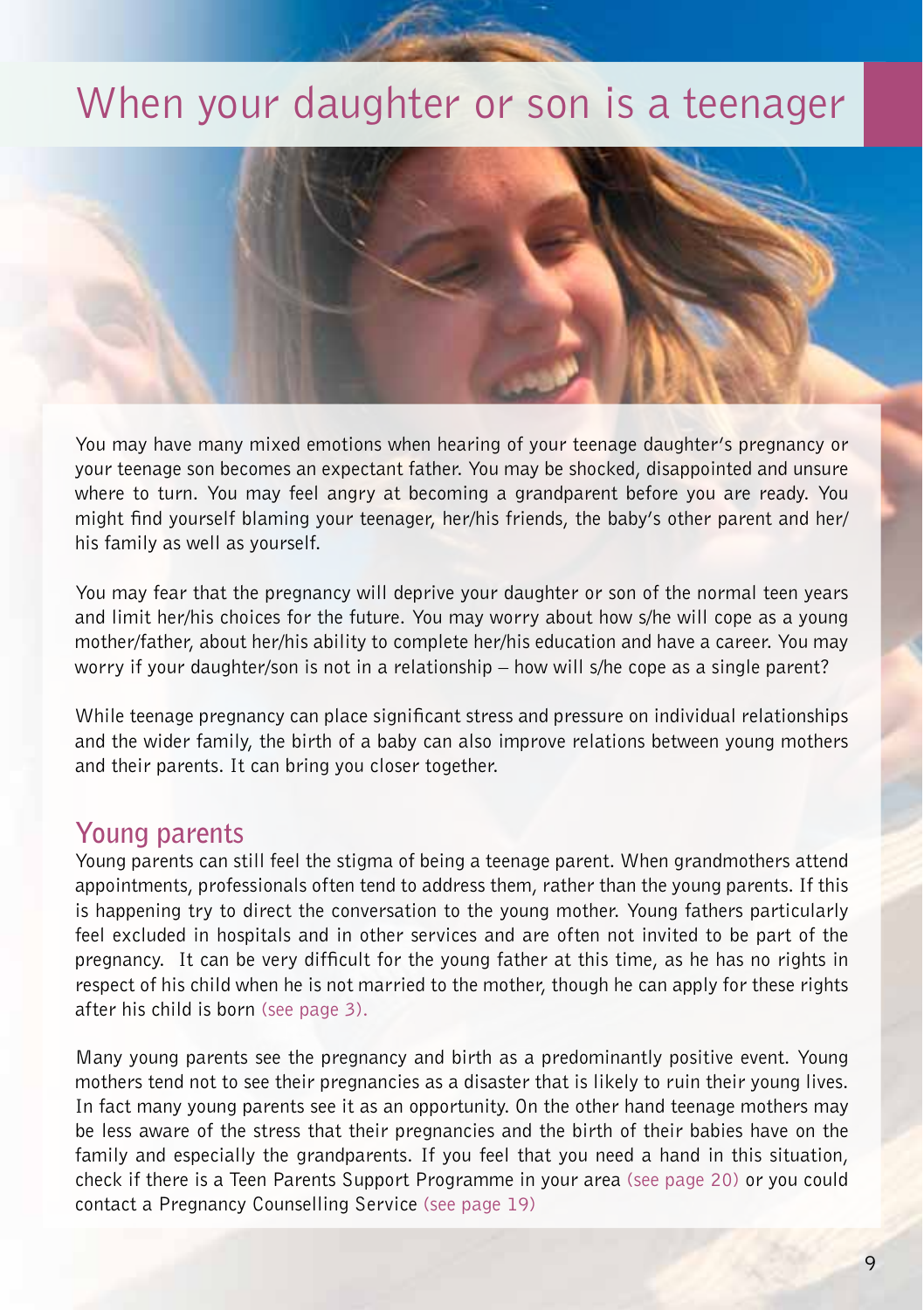## **When your teenager becomes a parent**

Young parents, like other parents, want to be the best parents they can be and their families are very important sources of support for them in achieving this. The young mother's mother in particular is central in giving emotional and practical support to the young mother. The father's mother can also play a key role in supporting her young son to take up the responsibility of fatherhood. Young mothers and fathers usually see their parents as supportive, but there can also be disagreements. Families often struggle to find the right balance on issues such as discipline - particularly if the mother is in school and a routine is needed. Conflict can arise over household tasks, baby care practices and limits for the teenager. It can also be a challenge for grandparents to juggle the needs of other family members with the needs of the new baby in the house.

Parents of young men who become fathers can feel disconnected from the pregnancy as the teenage girl and her family are the centre of attention. You may feel the balance of power is very much on the mother's side and that the mother and her parents have control over your contact with your grandchild. You become aware that if the parents split up you could lose contact with your grandchild. Find out what your rights are (see page  $16$ ) and remember how important you (and your son) are to your grandchild.

**Get a copy of the** Young Parent Survival Guide **from Treoir, www.treoir.ie or Locall 1890 252 084** 

## **Who's the mammy?**

Where young mothers live at home, babies can be reared by the young mother and her own mother. For some families all three generations living in the same house does not present a problem. This is usually when the mother and grandmother have very clear limits and roles which they stick to as much as possible, or in situations where the grandmother provides the overall care and there is no dispute about it.

It can be very difficult not to comment or get involved in the way your daughter cares for her child. You may not agree with the way your daughter is rearing her child. It is a very fine balance between being supportive and taking over. Be clear as to "Who's the mammy?"

## **Support for you**

You may need to get support for yourself. Family and friends can be helpful – or talk to your GP. Maybe you could get one-to-one support from a support service (see page 19) or even consider setting up a grandparents support group. You may need support on how to manage and cope with parenting a pregnant or parenting teenager, information on rights and entitlements, how to organise going back to school and it can be great just having somebody to talk to about your own particular concerns.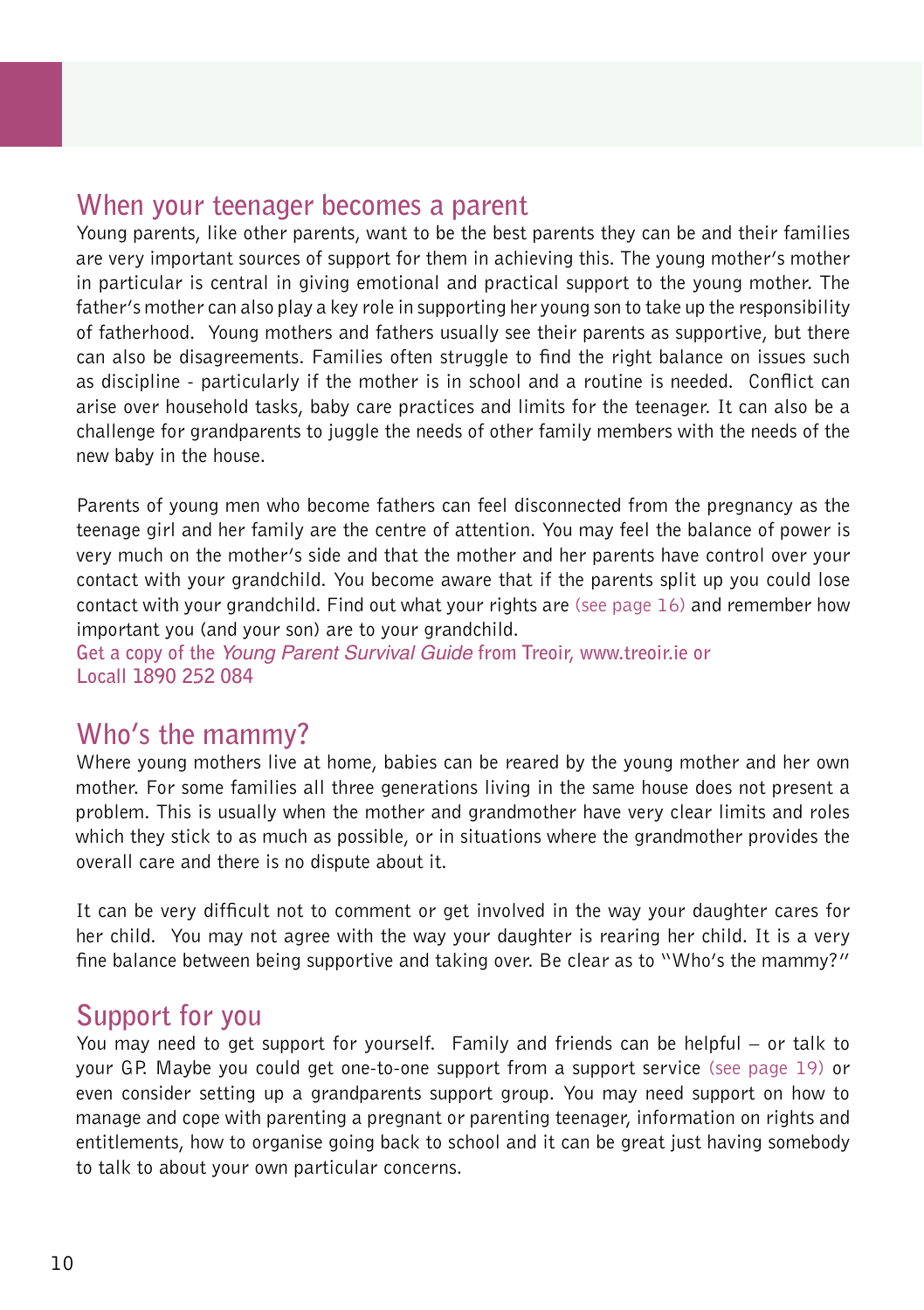## Grandparents providing full-time care for grandchildren

When parents are no longer able to care full-time for their children, grandparents may 'step in' to take on the role of main carer of their grandchildren in order to keep them within the family. While this is a full-time commitment, it is an informal arrangement where you have no legal rights in respect of your grandchild (see page 15).

Being the main carer of your grandchild can be challenging, bringing many additional responsibilities for you. Apart from the disruption to your normal routine, caring for a child or young person can be demanding and tiring. So make life as easy as you can for yourself. Knowing that your grandchild will benefit from your love and care can be a great comfort.

Keep an eye on your own adult relationships - especially your relationship with your significant other. Keep talking to each other, make special time for yourselves away from the grandchildren and above all keep your sense of humour.

## **Your other children may have reactions to you raising your grandchild**

Listen to your other children. They deserve to have their concerns heard. Your other children may be concerned about your health or jealous of the time you spend with your grandchild. They have a right to their own opinions about the situation and they have to make their own decisions about how they want to be involved. If they don't agree with your decision to rear your grandchild they may not want to offer any help. Don't expect it.

## **Your other grandchildren**

Don't forget your other grandchildren. It doesn't take much time or money to make a child feel remembered, even in another country. Sometimes just a postcard is enough.

## **Contact between your grandchild and her/his parent**

It is important to recognise that a child may need contact with her/his parents if this is in your grandchild's best interest. **Get a copy of Treoir's book** Family Links – steps and stages **for hints on how to do this well from www.treoir.ie or Locall 1890 252 084.**  If circumstances do not permit this contact, talking to your grandchild about her/his parents and keeping their memory 'alive' is very important.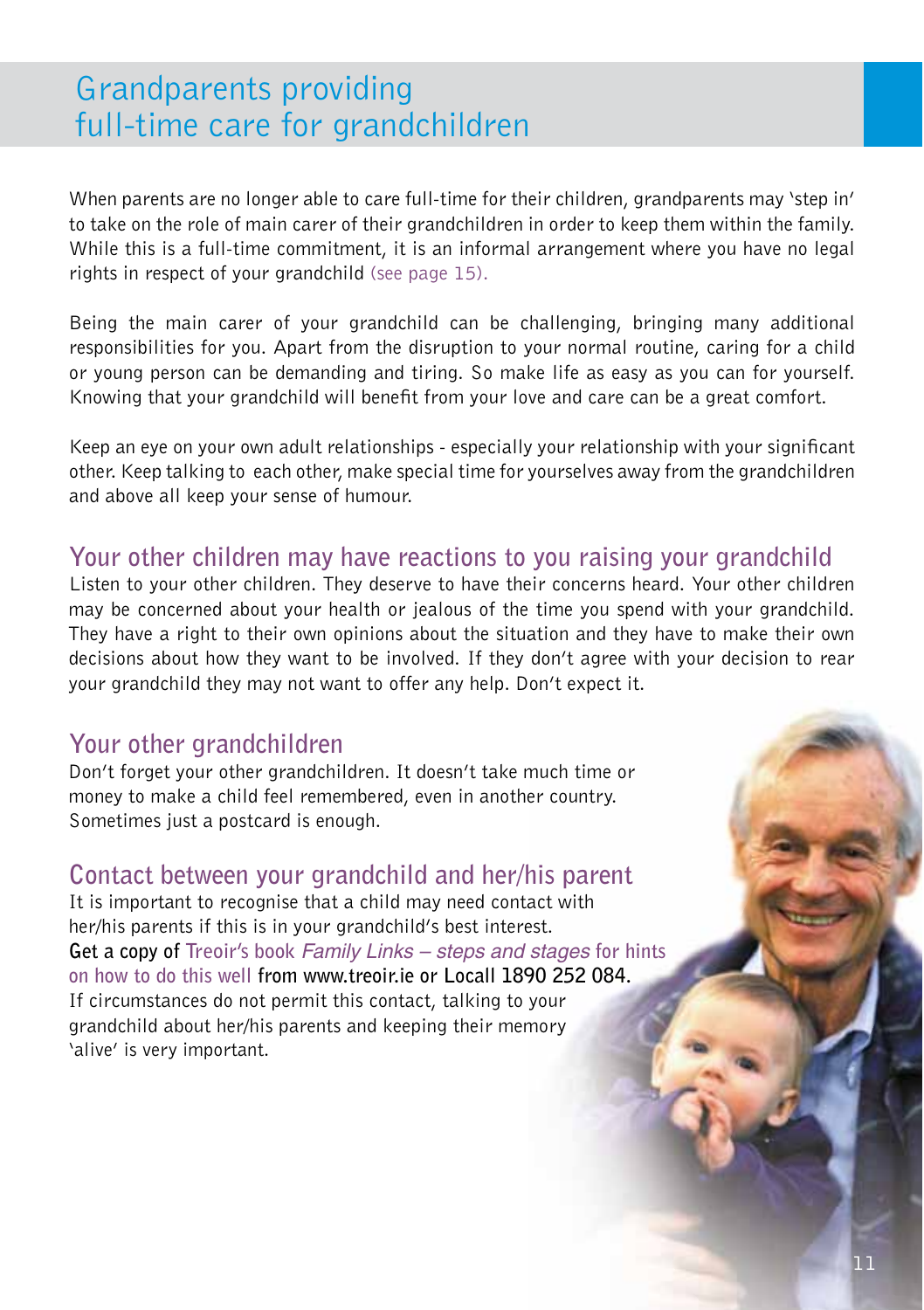#### **Dealing with your grandchild's parents if they are disruptive**

The parents of your grandchildren can be in and out of your life, causing continual disruption. Only you can break the cycle, but it takes determination, courage, and a few guiding principles:

- Both grandparents should present a united front to your adult children who are expert manipulators and know which of you to go to when they want something. Discuss limits and boundaries in advance and then stick to them. Be firm and don't make threats you can't follow through on. If you don't, your adult children get the message that even if you talk big, they can still take advantage of you.
- Learn to say no. You don't have to give explanations or make speeches. "No" can be a complete sentence.
- You need to come to grips with the fact that you may not be able to help or change your adult child.

Grandparents sacrifice a lot to raise a grandchild but there are rewards: the relief of knowing that the grandchildren are safe and happy, the wonder of watching them grow, the pride in their accomplishments. Some grandparents say their grandchildren keep them young. "There is something positively magical in the hugs and kisses that makes it all worthwhile."

## **General Supports**

- Public Health Nurses provide both general health and specific developmental advice and monitor the development of the child. They also offer a valuable support to those who are involved in the main care of children under the age of three.
- General Practitioners can offer valuable medical help and general support and advice.
- If you are having difficulties coping at a particular time, you may find it useful to contact the Duty Social Worker at the local health centre. S/he may be able to offer some advice and assistance to you.
- There are other agencies that offer support to grandparents and these are listed at the back of this booklet. Contact them for support and information.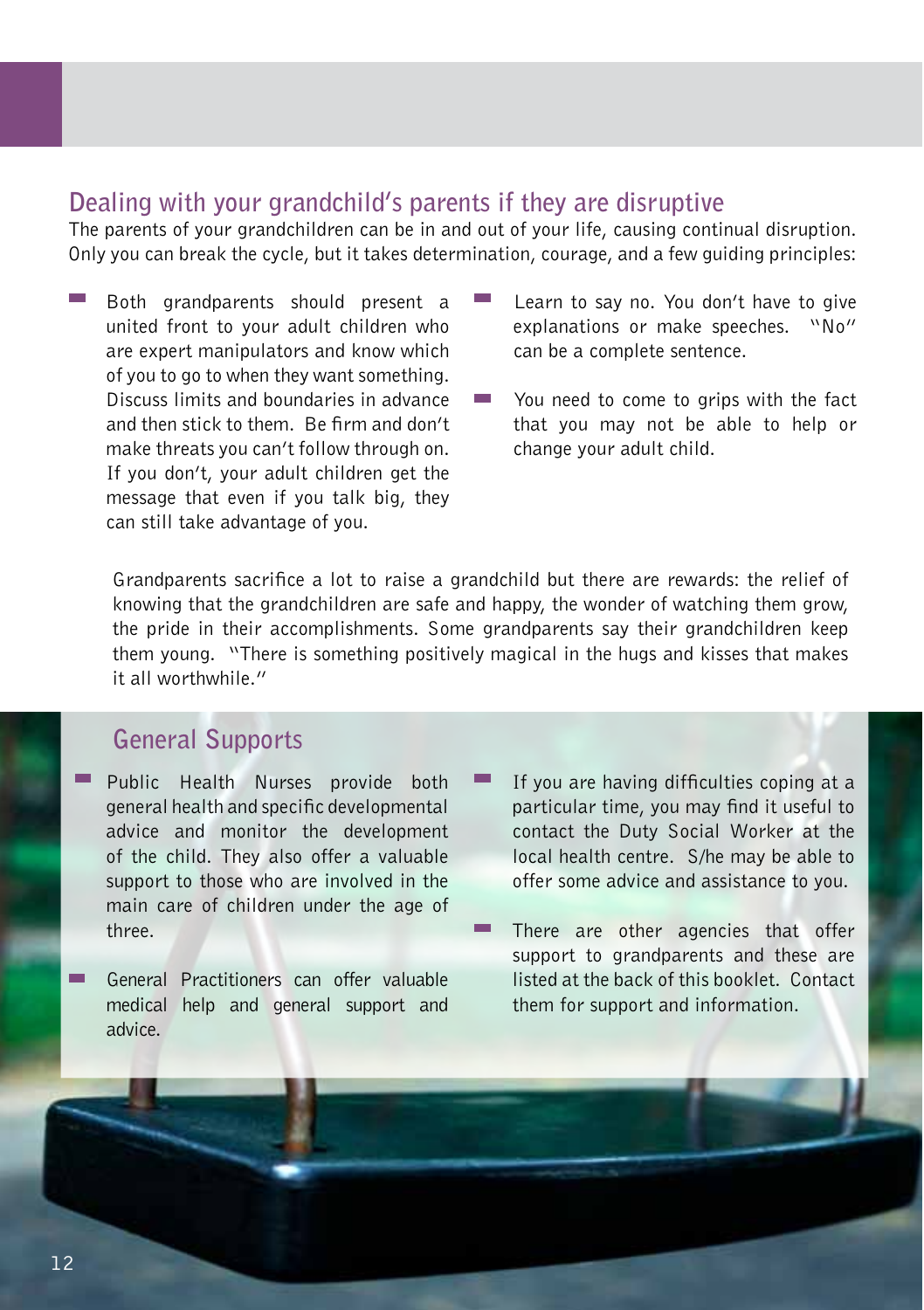## **Financial Supports**

#### **Child Benefit**

As a grandparent rearing your grandchild you may qualify for Child Benefit. You can get the application form, CB1, from a post office. Once the Department of Social Protection is satisfied that your grandchild is living with you and you are providing full-time care, they will write to your grandchild's parent telling them of their intention to make the payment to you. If the parent doesn't reply within 14 days, then you should get Child Benefit for your grandchild.

#### **Guardian's Payment**

A Guardian's Payment may be made to a person taking care of a child whose parents have died, are unknown or have abandoned her/him. It is not necessary to be a legally appointed guardian to qualify for this payment. Your grandchild must be living with you to qualify and you must be 'habitually resident' in Ireland. You can get this Payment until your grandchild is 18, or 22 if s/he is in full-time education.

There are two kinds of Guardian's Payment you can apply for:

#### Guardian's Contributory Payment

If either of the child's parents or step-parents had worked at any time and paid PRSI for 26 weeks.

Guardian's Non-Contributory Payment This payment is means tested on the child's means.

If you are already getting another payment from the Department of Social Protection in your own right you can still get the Guardian's Payment. If you are applying for Family Income Supplement, a Guardian's Payment will be ignored in working out your entitlement.

Get an application form for Guardian's Payment from a post office and send it to: **Social Welfare Services, College Road, Sligo**. Tel: **(071) 915 7100, Locall: 1890 500 000**

#### You may also be entitled to:

Fuel Allowance/Bereavement Grant/Assistance under the Supplementary Welfare Allowance Scheme. Talk to the Community Welfare Officer in your local health centre.

#### **Medical Card**

Apply to have your grandchild added to your own Medical Card or apply for a Medical Card for your grandchild in her/his own right through your local health centre or online.

#### **Consider approaching your grandchild's parents for maintenance.**

Both parents of your grandchild have a responsibility to support their child financially. It is possible for you to apply to court to order one or both parents to pay maintenance to help you provide for your grandchild.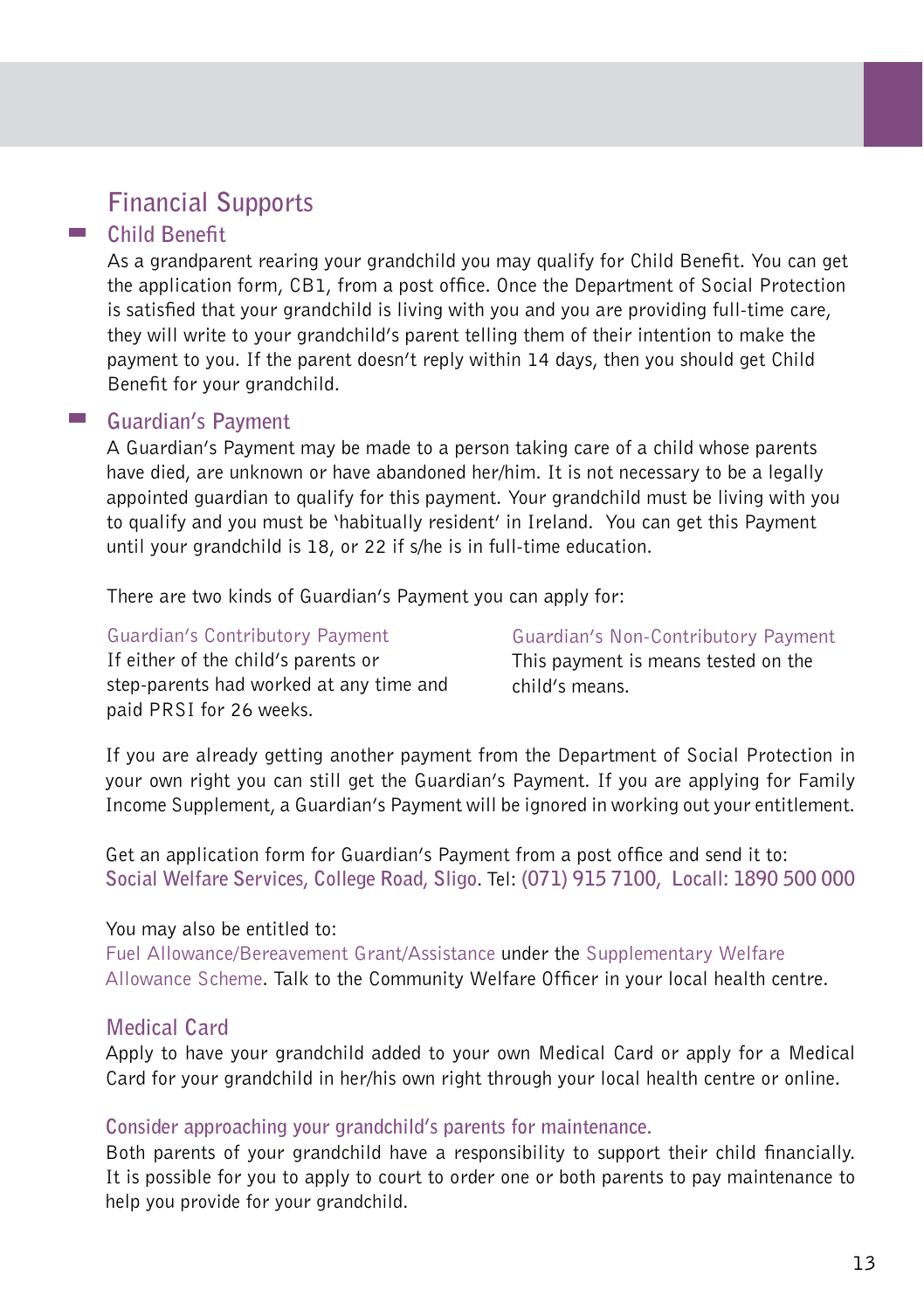

### **Relative foster care**

It might be appropriate for you to become a Relative Foster Carer of your grandchild through the Health Service Executive (HSE), if the HSE assesses that the child is at risk. In making their decision about the relative being a foster parent to the child, the HSE will decide what is in the best interest of the child. The HSE will also take into account the needs of the child and the abilities, suitability etc. of the relative to be a foster parent. You are assessed by the HSE in exactly the same way as all other foster parents. If you are assessed as a Relative Foster Carer you will be required to co-operate fully with the HSE under the Child Care (Placement of Children with Relatives) Regulations 1995, in the best interest of your grandchild. You will also receive the Foster Care Allowance. You cannot get a Guardian's Payment and a Foster Care Allowance.

#### **Child Care (Amendment) Act 2007**

The Child Care (Amendment) Act 2007 gives rights to foster/relative parents who have cared for a foster child for a continuous period of 5 years or more.

It gives the foster/relative parent the right to consent to medical or psychiatric examination, treatment or assessment with respect to the child and permission to sign passport applications and school trip consent forms.

You apply to the courts with the knowledge and consent of the HSE.

#### **The main criteria for application are:**

- The child must be in continuous care of the foster/relative parent for a period of not less than 5 years
- $\blacksquare$  The granting of the order must be in the best interest of the child
- $\blacksquare$  The HSE must support the application
- $\blacksquare$  The person in loco parentis must be informed of the application
- The child's wishes must be taken into consideration having regard to the age and understanding of the child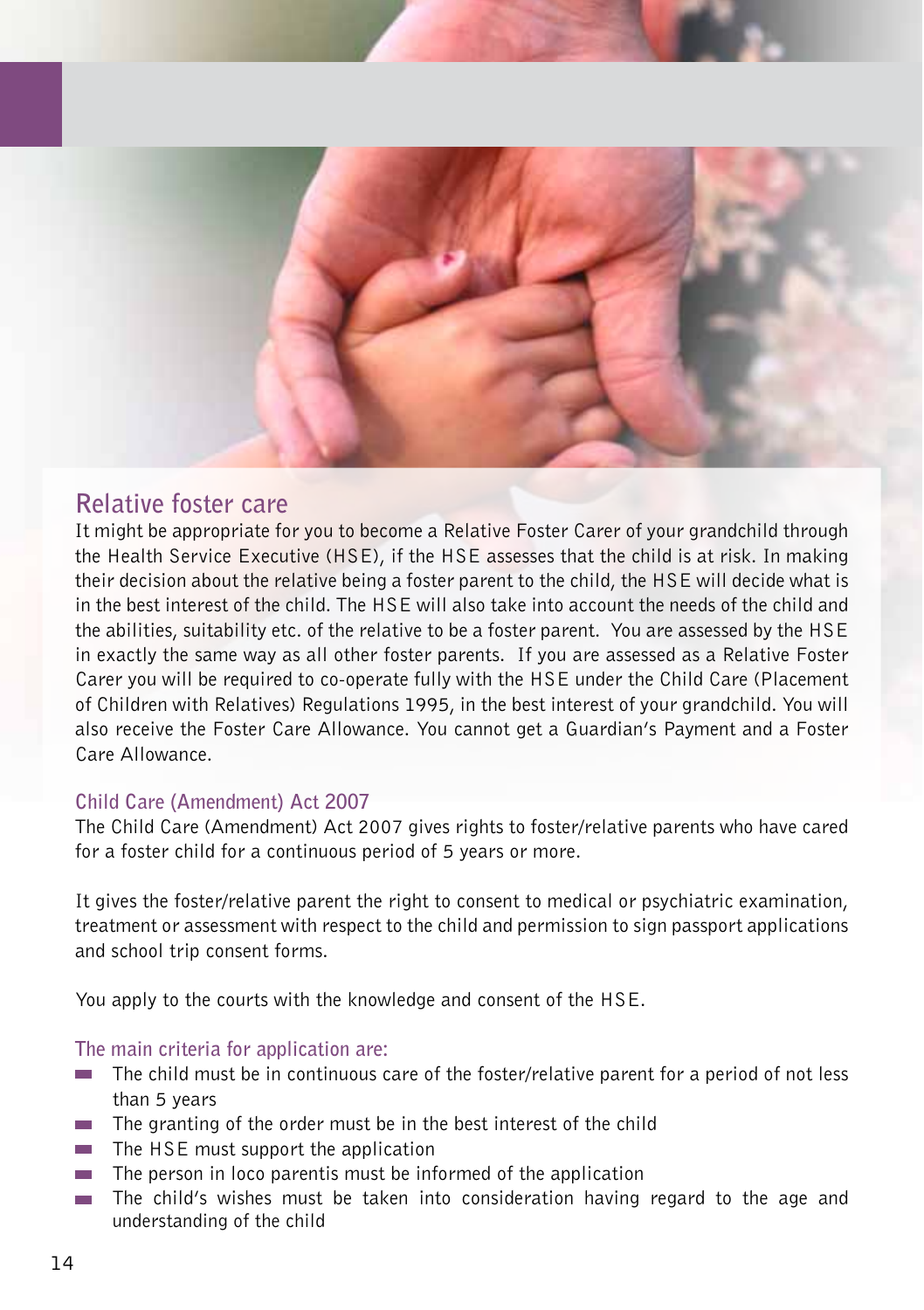## Legal Rights for grandparents rearing their grandchildren

### **Guardianship**

Guardianship means having the right to make the major decisions in a child's life, for example, their school, religion, permission for medical treatment, permission to leave the country etc.

Under the Guardianship of Infants Act 1964, only parents can be guardians of their children.

Where your adult child was a legal guardian (all mothers and some fathers – see page 3 for how a father becomes a guardian) and has died, if s/he has made a will appointing you a guardian then you become a testamentary guardian. Where a parent who was a guardian has died without making a will appointing a guardian of their child, a grandparent (or any person with an interest) can apply to the local district court to be appointed a guardian of the child. If you become a guardian and your grandchild has another guardian (for example the father) then both guardians act together. Where the guardians cannot agree then one of them can apply to the local district court for the court to decide on the issue.

### **Maintenance**

Where a child is not being properly financially maintained by either or both parents you, as the main carer of the child, can apply to the local district court for a maintenance order from one or both parents. Contact the clerk of your local district court. You may qualify for Legal Aid (see page 22).

## **Adoption**

You may apply to your local HSE Adoption Team to adopt your grandchild should that be appropriate. This is a major decision that needs much thought and discussion.

## **Wardship**

Where a child (under 18) requires the Court's protection for a particular reason they may be taken into Wardship. Wardship means the court would take on itself the rights and responsibilities of parents in the interests of a child. This will only be considered if all other remedies have been exhausted. Contact the Office of the Wards of Court, Tel: 01 8886189/40, wards@courts.ie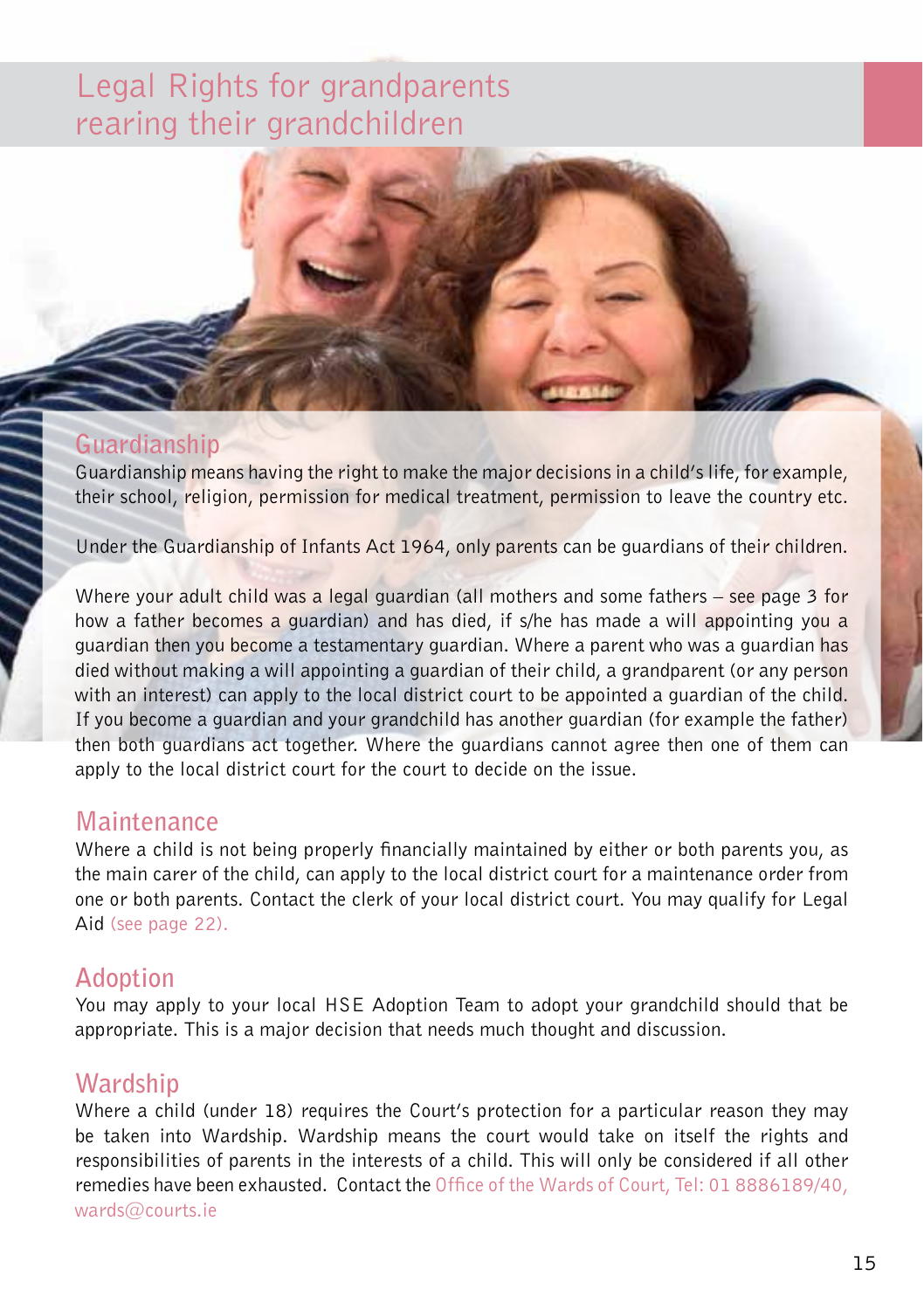## Difficulty with staying in touch with your grandchild

If contact with your grandchild is proving difficult, try to build a bridge of communication between you, the parents and the other grandparents. This could be very beneficial and helpful to your grandchild. Building on this communication may take time and hard work, but it is truly in the interest of your grandchild and both families.

The responsibility for maintaining contact rests primarily with the parents. Encourage your daughter/son to try to reach some agreement around contact with your grandchild for themselves and for you. Remind your daughter/son that this contact is important for the child and her/his relationships with the whole family.

Family negotiations that work best are carried out through open and clear communication, especially in the operation of day-to-day contact issues.

It may be helpful, or even necessary, to involve a third party to work through the difficulties within the family. Mediation services offer precisely this. Mediation can only take place where all interested parties, parents and grandparents, agree to take part in the mediation process. The Family Mediation Service works with the parents and grandparents together to help them work out a mutually acceptable arrangement regarding access. Mediation is always confidential. For details of mediation services see page 3.

## **Applying to court for access**

Grandparents often are reluctant to take legal action because of the fear of causing further strain in what already may be a difficult relationship and because of the considerable cost of legal proceedings. You need to balance up all the issues before making a final decision. Check if you are entitled to Legal Aid: Tel: **066 947 1000 or LoCall: 1890 615 200, email: info@legalaidboard.ie, www.legalaidboard.ie.** If you are confident enough you could represent yourself in the local district court. All hearings are held in private and you might be the best person to tell the court of your desire to be in touch with your grandchild. If you decide to get a solicitor make sure it is someone who is experienced in family law.

Obtaining access for grandparents is a two-tiered process. The first application is applying for leave to apply for access which is basically asking for the court's permission to apply for access. The Court, in arriving at the decision at this stage, must always have regard to:

- your connection with the child
- the wishes of the child's guardian(s)
- $\blacksquare$  the risk if any, of the application disrupting the child's life to the extent that the child would be harmed by the access

If you are successful at this first stage then you can make the second application to the District Court for the access itself. The second application can follow on immediately after the first application.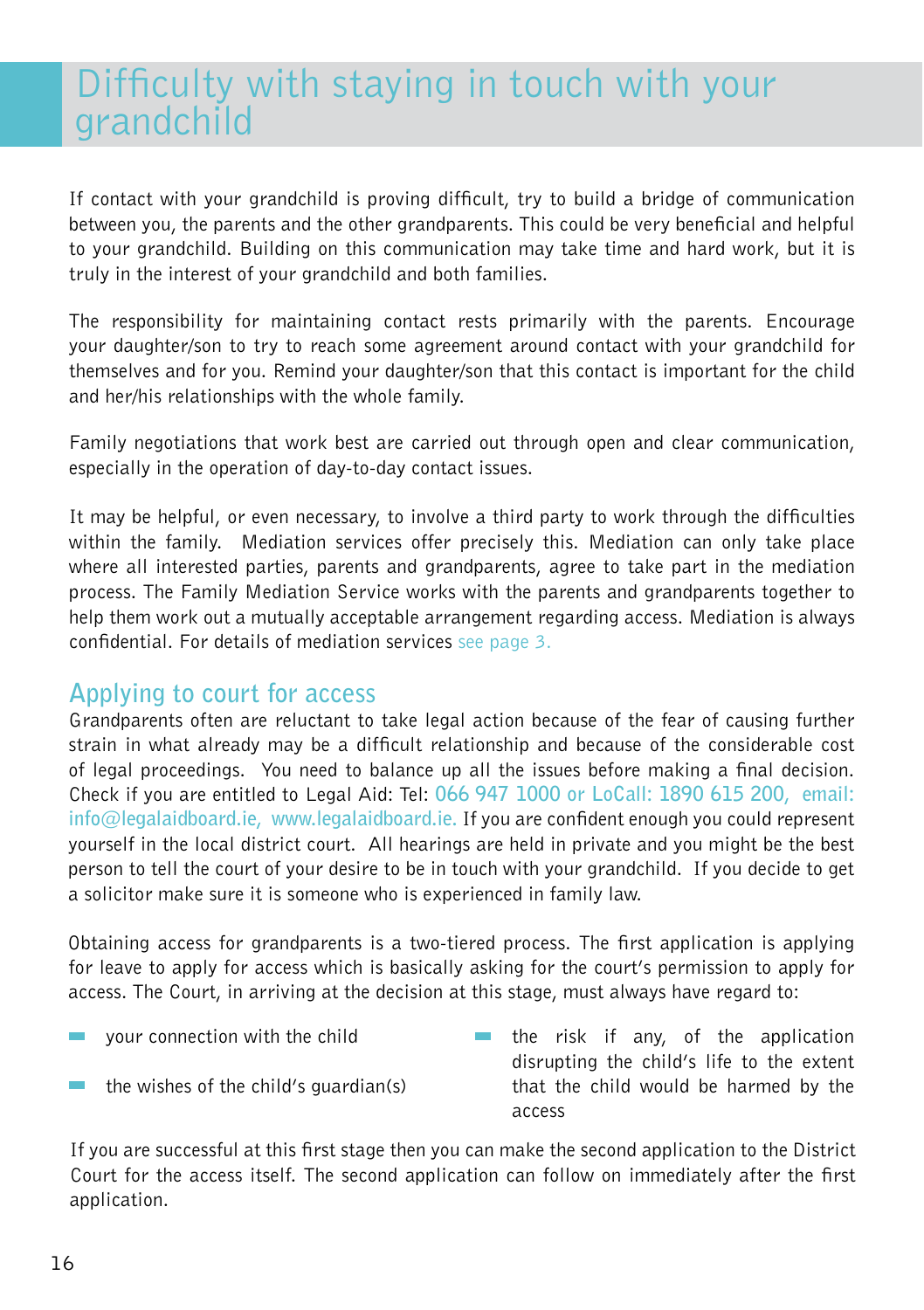Get a copy of *Taking The Stand* – a quide to resolving disputes in relation to children. **It is available from Treoir. See www.treoir.ie or phone 1890 252 084.**

### **If everything else fails ….**

and you are unable to be in touch with your grandchild for whatever reason it may help to:

- write (but do not post) birthday or Christmas cards or letters
- keep a diary of your day-to-day activities to help her/him understand your life
- **make a tape telling the child how you** miss and love them
- keep a photo of the child visible.

Many grandparents worry that they may die without telling their grandchildren how they feel about them. It would be a good idea to ask a family member or friend to see

to it that when you do die, and your grandchild comes looking for information about you, your mementos can be handed over on your behalf. A grandchild will treasure and be comforted by your simple mementos.

You can play a very important role in your grandchild's life. It can be difficult at times but there are supports available to assist and support you.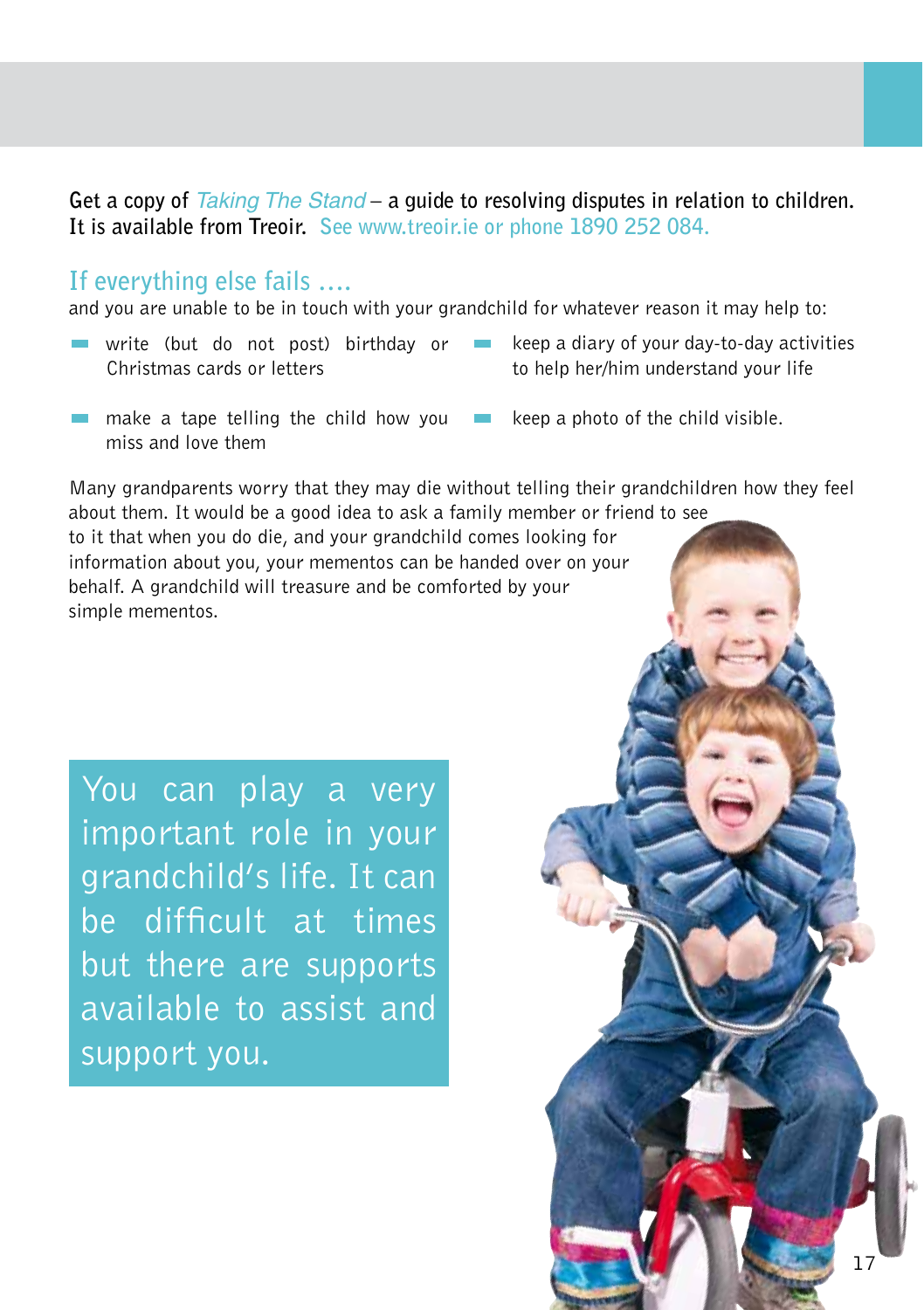## Concerns about the well being and safety of your grandchild

Some parents find it difficult to cope with the demands of caring for their children. If you are concerned about the quality of care or safety of your grandchild, if possible, try to talk to the parents about your concerns, offer them what support you can and suggest they seek professional help. It could be helpful for them to contact their GP, public health nurse or the duty social worker in the local health centre for advice and guidance. You yourself, as grandparent, can also approach the duty social worker in your area for advice. Reporting a concern about a child is not easy. If you're not sure about your concerns, you could discuss them with a social worker or public health nurse. This can help you decide whether you want to make a formal report.

If you want to make a formal report to the designated officer in the HSE you will be asked to give specific and witnessed instances where your grandchild's safety is at risk. Each HSE Local Health Office has a social worker on duty, generally Monday to Friday 9-5pm. If a child is in danger outside these hours you should contact the Gardaí.

The duty social worker will look into the matter and will establish the degree of risk. Following this a family support plan may be put in place or the HSE may have to provide alternative care for your grandchild. This could include Relative Foster Care (see page 14). Under The Protection of Persons Reporting Child Abuse Act 1998, so long as you report what you believe is true and it is done in good faith you cannot be sued.

**Reporting suspected abuse or harmful behaviour towards your grandchild is a very serious matter and you must be very clear about the information you are reporting. However, if you have serious and well founded fears for the safety of your grandchild such concerns should not be ignored.**

#### **Get a copy of**

*Our children first* - *a parent's guide to the National Child Protection Guidelines* from Barnardos (free). Tel: **01 453 0355,** Callsave: **1850 222 300**, email: **info@barnardos.ie, www.barnardos.ie.** 

#### **If your grandchild is in the care of the HSE**

There is a very useful booklet for families who have a child in care: *Families with Children in Care – a guide to your rights if your child is in care.* It is available from Clare Advocacy (Tel: **065 6828 178**), Family Advocacy Service, Limerick (Tel: **061 314 111**) or The Partnership with Families Project (Tel: **067 31800**).

If your grandchild is in care s/he might like to contact Empowering People In Care (EPIC) which is an independent organisation that advocates for the rights of young people in care. See **www.epiconline.ie**, email **info@epiconline.ie** or Tel: **01 8727 661**.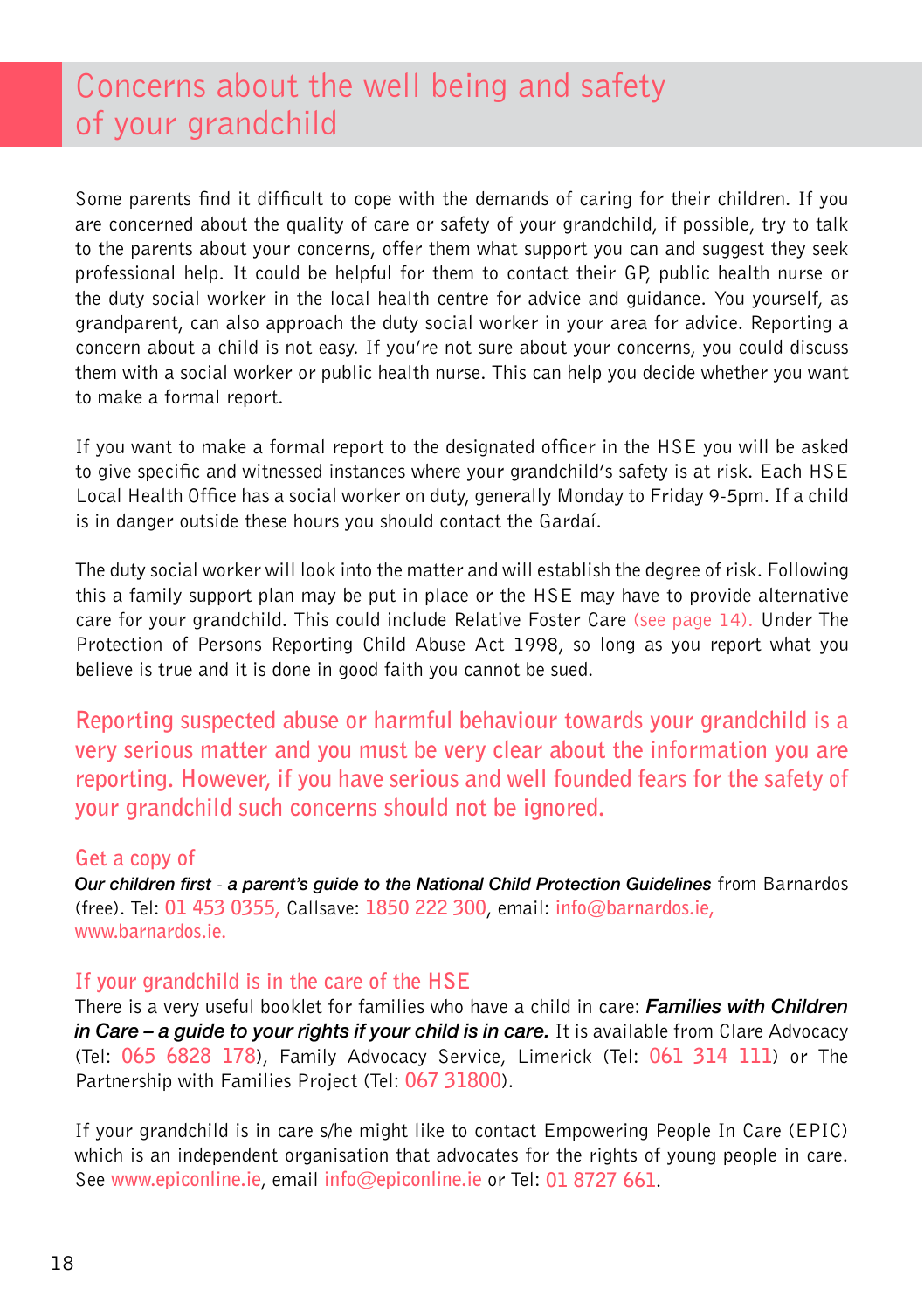## Useful contacts Pregnancy Support Services

#### Ballinasloe Crisis Pregnancy

Support Service LoCall: **1850 20 06 00** Tel: **090 964 8190** E-mail: ballinasloesps@hse.ie

#### Bray Women's Health Centre

Tel: **081 822 7034** www.braywomenshealthcentre.ie

#### Cura

LoCall: **1850 622 626** E-mail: curacares@cura.ie www.cura.ie

#### Femplus Clinic

Dublin 15 Tel: **01 821 0999** E-mail: info@femplus.ie www.femplus.ie

#### Irish Family Planning Association (IFPA)

LoCall: **1850 49 50 51** E-mail: post@ifpa.ie www.ifpa.ie/eng/pregnancy counselling

#### Kerry Crisis Pregnancy Counselling Service Family Planning and Women's Health Clinic Tralee Tel: **066 712 5322**

Counselling and Training Services of Kerry Tralee Tel: **066 712 2931**

South West Counselling Centre, Killarney Tel: **064 663 6416 / 064 663 6474**

#### Life Pregnancy Care

LoCall: **1850 28 12 81** E-mail: lifenational@eircom.net www.life.ie

#### Mayo Crisis Pregnancy Support Service LoCall: **1890 20 00 22** E-mail: mayopsc@hse.ie

#### Midlands Crisis Pregnancy Counselling Service

LoCall: **1800 20 08 57** E-mail: crisispregnancy.counselling@hse.ie

#### One Family

LoCall: **1890 66 22 12** Tel: **01 662 9212** E-mail: info@onefamily.ie www.onefamily.ie

#### Pact

LoCall: **1850 67 33 33** Tel: **01 296 2200** E-mail: info@pact.ie www.pact.ie

#### Sexual Health Centre, Cork

Tel: **021 427 6676** or **021 427 5837** E-mail: sexualhealthcentre.com www.sexualhealthcentre.com

#### The Well Woman Centre

Liffey Street, Tel: **01 872 8051** Ballsbridge, Tel: **01 660 9860** Coolock, Tel: **01 848 4511** E-mail: info@wellwomancentre.ie www.wellwomancentre.ie

#### West Cork Crisis Pregnancy

Counselling Service LoCall: **1890 252 359** E-mail: wccss@eircom.net

#### Youth Health Service, Cork

Tel: **021 422 0490** or **021 422 0491** E-mail: YHS@hse.ie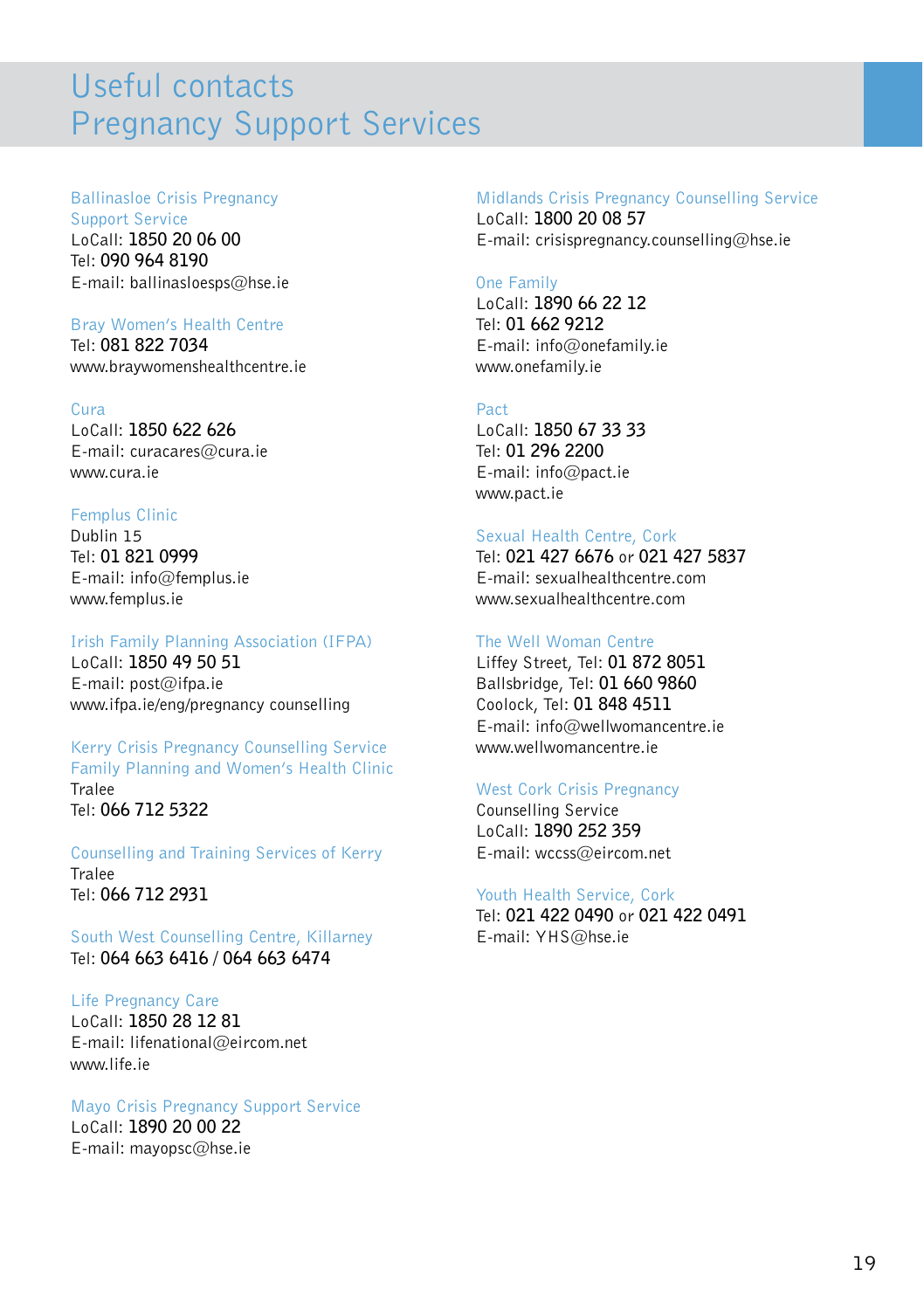## Useful contacts Teen Parents Support Programme

#### CARLOW / KILKENNY

Bernie Loughman St. Catherine's Community Service Centre St. Joseph's Road, Carlow Tel: **059-913 8799** or **085-110 1511** E-mail: herniel@catherines.ie

#### CORK (City & County)

Teresa McElhinney 34 Paul Street, Cork Tel: **021-4222 987** or **086-827 8772** E-mail: tpspcork@eircom.net www.teenparents.ie

#### DONEGAL

(Letterkenny Finn Valley & Inishowen) Tara Rowan & Michelle Maguire 2 Cedar House, Main Street Ballybofey, Co. Donegal Tel: **086-837 1335** or **086-818 6345** E-mail: michelle.maguire@foroige.ie tara.rowan@foroige.ie

#### DUBLIN

Ballyfermot Bluebell & Inchicore Ciara Hoey The Base Youth Centre Blackditch Road Ballyfermot, Dublin 10 Tel: **01-654 6806** or **087-995 0439** E-mail: ciara.hoey@thebase.ie

#### DUBLIN 5, 13 & 17 & PARTS OF DUBLIN 3 & 9

Anita Whelan Doras Bui Bunratty Drive Coolock, Dublin 17 Tel: **01-8484 811** or **087-279 4983** E-mail: senior.progs@dorasbui.org www.dorasbui.org

#### DRIMNAGH, CRUMLIN, DUBLIN 24, & PARTS OF DUBLIN 8

Esther Pugh Barnardos 10 Newlands Business Park Clondalkin, Dublin 22 Tel: **01-403 2081** or **086-850 5503** E-mail: esther.pugh@barnardos.ie

#### FINGLAS

Rebecca Moore Barnardos Mater Christi Secondary School Cappagh Road, Finglas, Dublin 11 Tel: **01-804 1765** or **087-952 3924** E-mail: rebecca.moore@barnardos.ie

#### GALWAY (City & County)

Aileen Davies Teen Parents Support Programme Ground Floor, Nurses Home University College Hospital, Galway Tel: **091-544 960** or **085-763 3235** E-mail: aileen.davies@hse.ie

#### LIMERICK (City & County)

Martina Hogan Upper Henry Street, Limerick Tel: **061-411 643** or **086-602 0588** E-mail: martina.hogan@lssc.ie

#### LOUTH

Joanne Murphy Floor 3 Nurses Residence Our Lady of Lourdes Hospital Drogheda, Co. Louth Tel: **041-987 5273** or **087-219 4641** E-mail: joannea.murphy@.hse.ie

#### NORTH WEXFORD

(Gorey, Courtown, Camolin, Coolgreany, Ferns, Kilmuckridge, Bunclody) Réidín Dunne Barnardos 16 North Parade Gorey, Co. Wexford Tel: **053-948 1014** or **087-967 7204** E-mail: reidin.dunne@barnardos.ie

#### NATIONAL CO-ORDINATOR TPSP

Margaret Morris Treoir 14 Gandon House Custom House Square IFSC, Dublin 1 Tel: **01-670 0167** or **087-251 8428** E-mail: tpsp@treoir.ie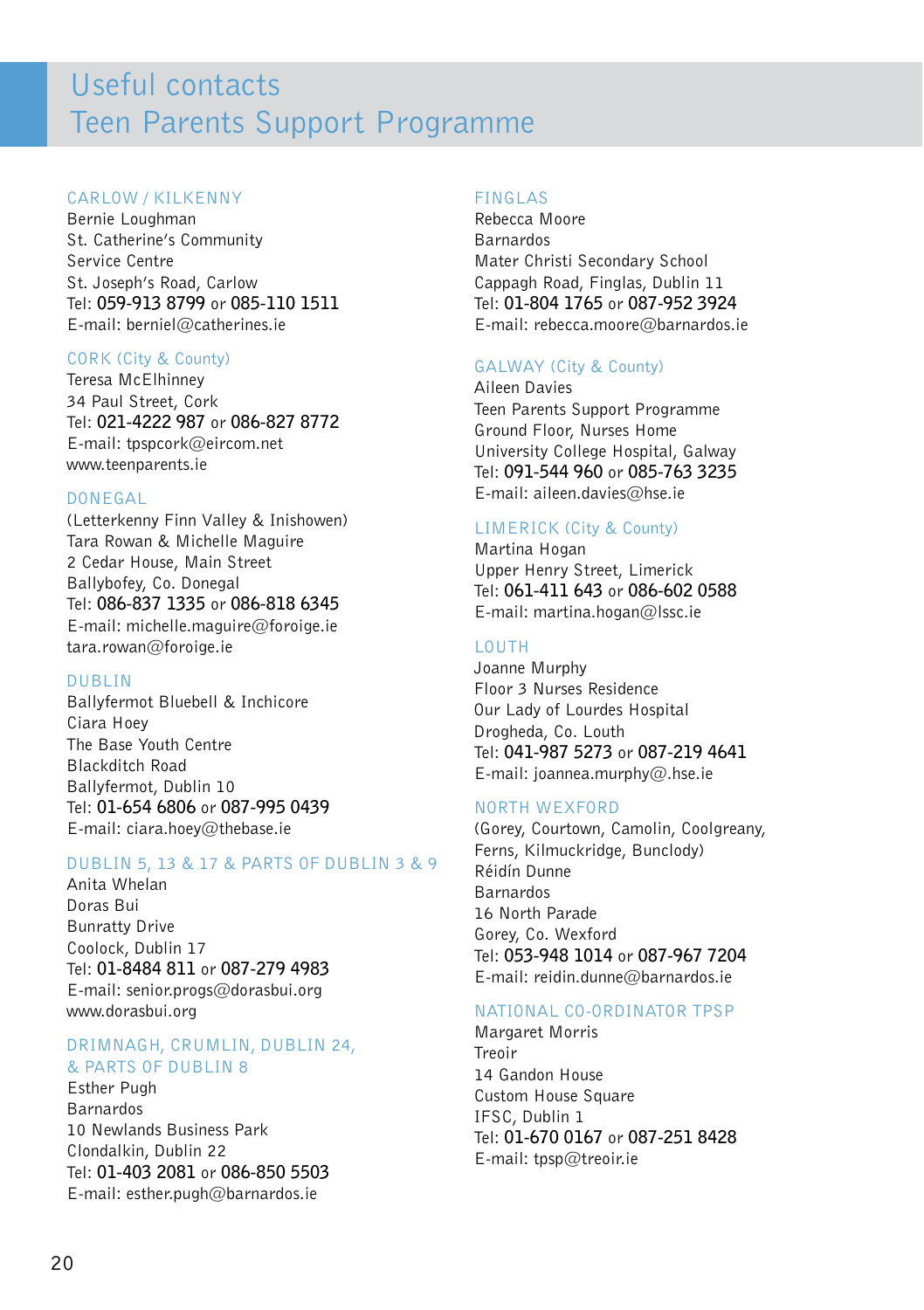## Other useful contacts

#### Adoption Authority

Shelbourne House Shelbourne Road Ballsbridge Dublin 4 Tel: **01 – 230 9300** E-mail: info@aai.gov.ie www.aai.gov.ie

#### Age Action Ireland

Promotes positive ageing 30/31 Lower Camden Street Dublin 2 Tel: **01 – 475 6989** E-mail: info@ageaction.ie www.ageaction.ie

#### Al-Anon-Ireland

Room 5 5 Capel Street Dublin 1 Tel: **01 – 8732 699** E-mail: info@al-anon-ireland.org www.al-anon-ireland.org

#### Barnardos

Christ Church Square Dublin 8 Tel: **01 – 453 0355** Callsave: **1850 222 300** E-mail: info@barnardos www.barnardos.ie

#### Citizens Information

Ground Floor George's Quay House 43 Townsend Street Dublin 2 Tel: **01 – 605 9000** LoCall: **1890 777 121** www.citizensinformation.ie

#### Department of Social Protection www.welfare.ie

#### Drug and Alcohol Information and Support

Telephone information and support **1800 459 459** E-mail: info@drugs.ie E-mail information and support: drugshiv@hse.ie www.drugs.ie

#### EPIC

Empowering People in Care 7 Red Cow Lane **Smithfield** Dublin 7 Tel: **01 – 8727 661** E-mail: info@epiconline.ie www.epiconline.ie

#### Family Law Office

Dolphin House East Essex Street Dublin 2 Tel: **01 – 872 5555**

#### Local District Courts

Find your local district court at www.courts.ie

#### Family Resource Centres

Supporting families…..building communities Find your local family resource centre at www.familyresource.ie

#### FLAC

Promoting access to justice Free Legal Advice Centres 13 Lower Dorset Street Dublin 1 Tel: **01 – 874 5690** Information and referral line: **1890 350 250** www.flac.ie

#### Irish Association of Counselling and Psychotherapy

21 Dublin Road Bray Co. Wicklow Tel: **01 – 272 3427** E-mail: iacp@iacp.ie www.irish-counselling.ie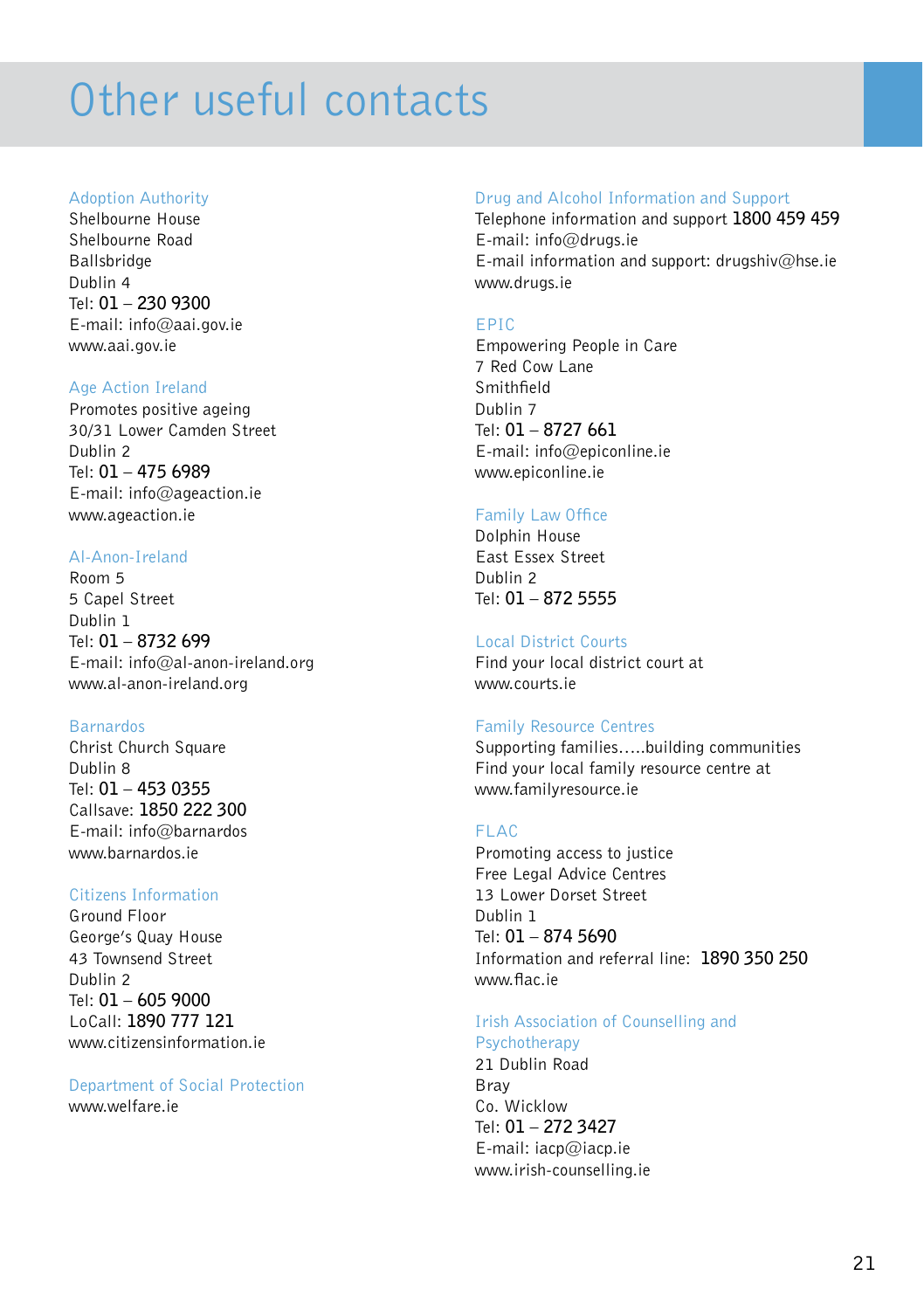## Other useful contacts

#### Irish Foster Care Association of Ireland

Promotes family based solutions for children and young people in 'out of home care'. Unit 23 Village Green Tallaght village Dublin 24 Tel: **01 – 4599 474** E-mail: info@ifca.ie www.ifca.ie

#### Legal Aid Board

A professional, efficient, cost-effective, accessible legal aid and advice service Quay Street Cahirciveen Co Kerry Tel: **01 – 066 947 1000** LoCall: **1890 615 200** E-mail: info@legalaidboard.ie www.legalaidboard.ie

#### Money Advice & Budgeting Services

A national, free, confidential and independent service for people in debt or in danger of getting into debt. Helpline: **1890 283 438** E-mail: helpline@mabs.ie www.mabs.ie

#### Parentline

Provides a completely confidential helpline for parents and guardians Carmichael Centre North Bunswick Street Dubliin 7 Tel: **01 – 8787 230** E-mail: info@parentline.ie www.parentline.ie

#### Psychological Society of Ireland

CX House 2A Corn Exchange Place Poolbeg Street Dublin 2 Tel: **01 – 4749 160** E-mail: info@psihq.ie www.pishq.ie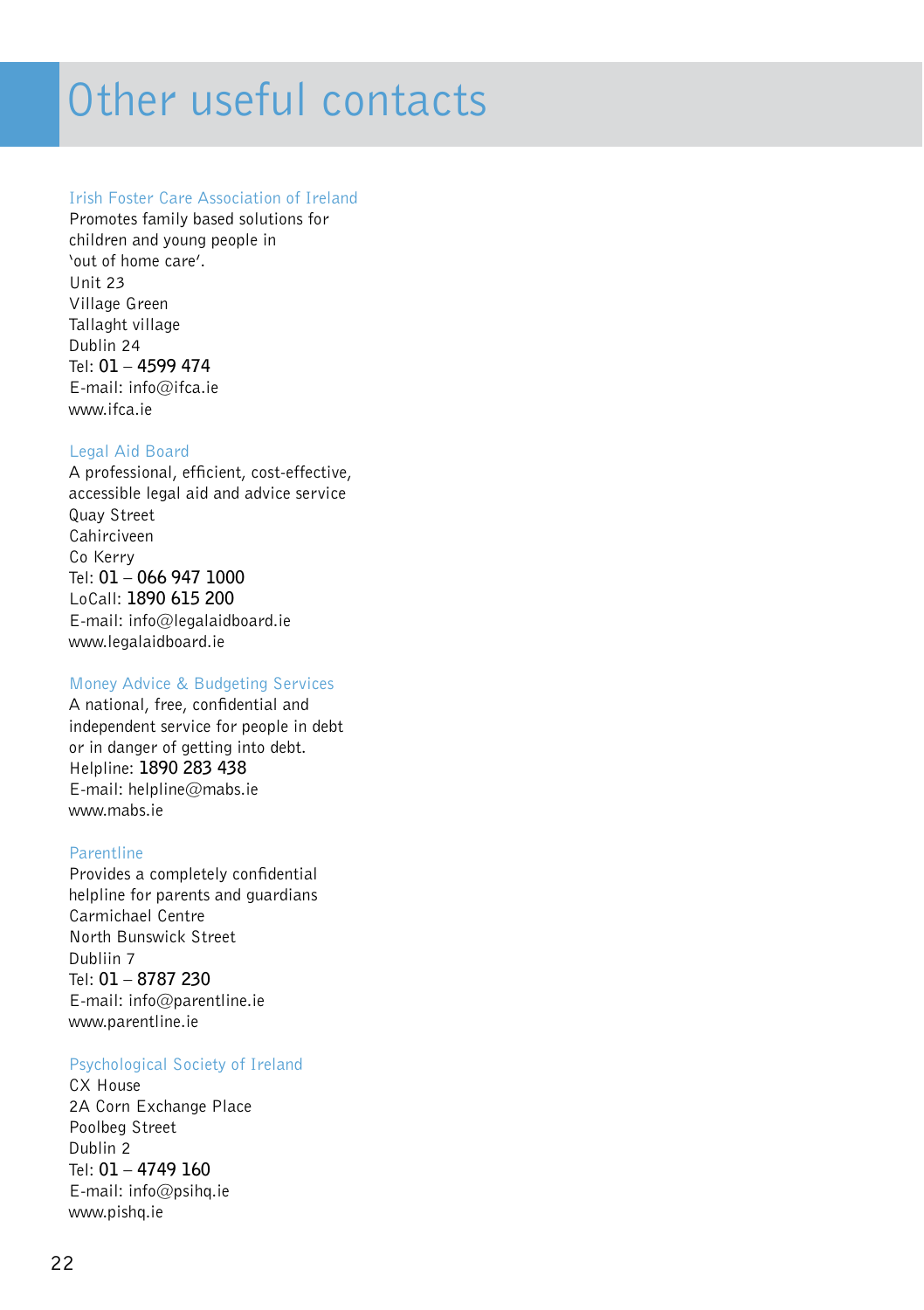## Treoir publications



## **Treoir Information Leaflets**<br>01. Guardianship

- 
- 
- 03. Rights of unmarried fathers
- **04.** Cohabiting parents **10.** Shared parenting
- 
- 06. Establishing paternity
- **01.** Guardianship **07.** Birth registration<br>**02.** Access, custody **08.** Passport application
	-
	- **08.** Passport application<br>**09.** International Child Abduction
	-
- **05.** Maintenance 11. Explaining family relationships<br>**06.** Establishing paternity 12. Step-parent adoption
	-

**Information Pack** - for parents who are not married to each other. *Funded by the HSE Crisis* **Pregnancy Programme.** 

"Beinu there for them"- for grandparents of children whose parents are not married to each other. Funded by the HSE Crisis Pregnancy Programme.

Cohabitants - new legal rights and obligations for opposite and same sex couples. *Funded by the Family Support Agency.* 

**Family Links Steps and Stages** positive pointers for parents who are helping their children to understand their family situation. Funded by the Family Support Agency.

Young Parent Survival Guide - a great magazine for young mums and dads. Funded by the HSE Crisis Pregnancy Programme.

Information for Young Parents in Education. *Funded by the HSE Crisis Pregnancy* Programme.

**Taking the Stand** - a guide for unmarried parents resolving disputes regarding care of their children.

Adoption booklets for birth parents considering adoption. *Funded by the HSE Crisis* **Pregnancy Programme.** 

- 1. Introduction\*
- 2. Adoption in Ireland today
- 3. Workbook

\*Also available online in Latvian, Lithuanian, Mandarin Chinese, Polish, Romanian and Russian

Reproductive Health Information for Migrant Women available in Arabic, Chinese, English, French, Polish, Romanian, and Russian. Available in a manual or CD format. Funded by the HSE Crisis Pregnancy Programme.

### Web based only publications

Legal information for unmarried migrant parents

available in Arabic, Chinese, English, French, Polish, Romanian and Russian. Funded by the HSE Crisis Pregnancy Programme.

### Sign up for:

E-Bulletin - information for unmarried parents and those involved with them. E-Newsletter - for workers and young parents.

All publications can be downloaded from www.treoir.ie or order from Treoir: LoCall 1890 25 20 84, info@treoir.ie **The Lelarnation Packs**